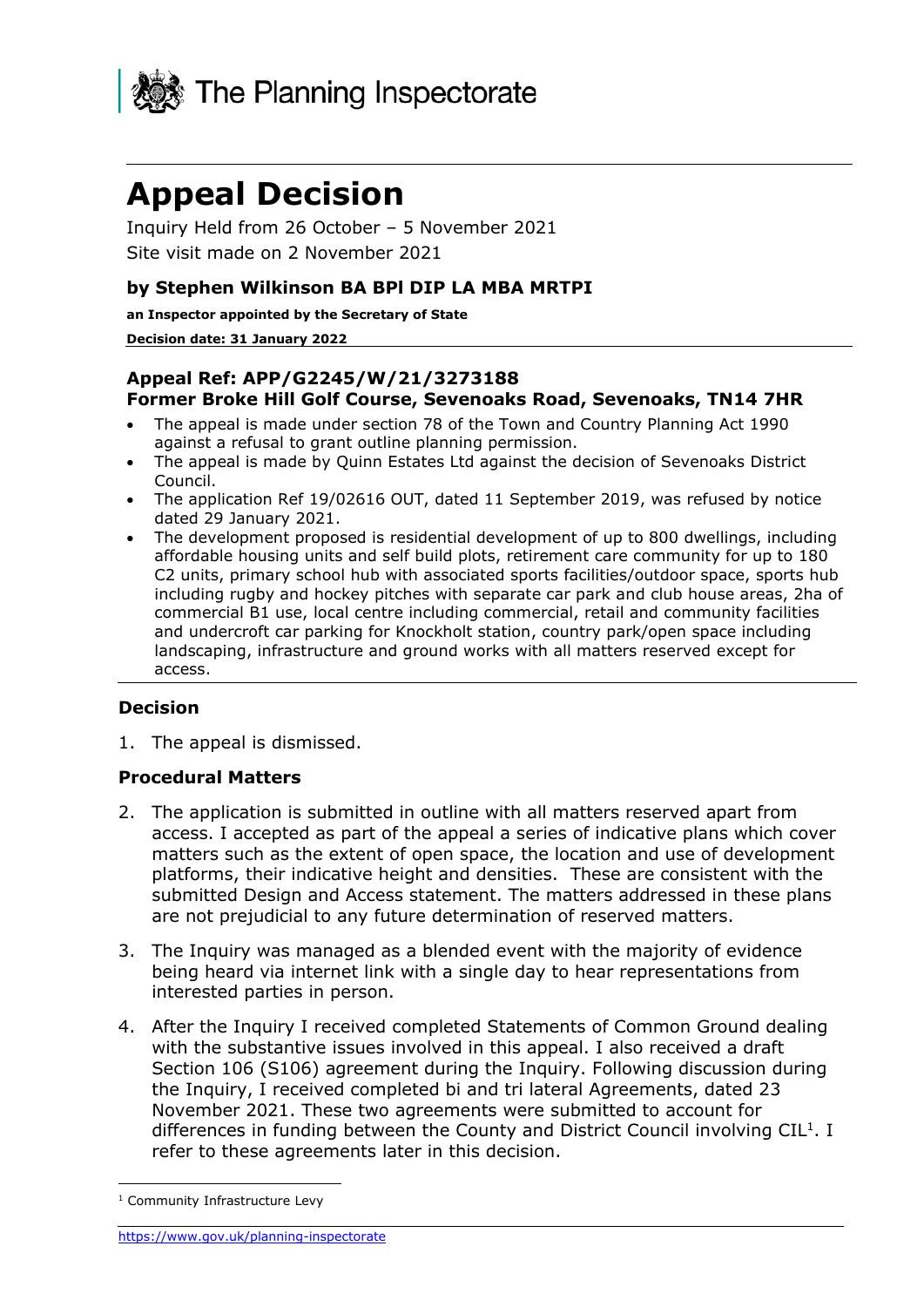- 5. During the Inquiry, in consultation with the parties, I deleted a main issue which had been agreed during the Case Management Conference in August relating to the provision of affordable housing as there was agreement between the parties on this matter.
- 6. In addition to the main parties, there were 2 Rule 6 (R6) parties. Whilst one of these, the Halstead Parish Council and Green Belt Futures Group made representations throughout the Inquiry, the other, Tarmac Trading Limited, was not actively involved in the proceedings following completion of Statements of Common Ground with the Council and appellant.
- 7. During the Inquiry I was referred by the Council to an email from a local bus operator regarding the difficulties in setting up new bus services. I did not accept this because this raised new evidence and could have been prejudicial to the appellant's case.
- 8. Given the size of the proposed development the appeal was accompanied by an Environmental Statement as required by Regulation 5(1) of the Town and Country Planning (Environmental Impact Assessment) Regulations 2017.

# **Main Issues**

- 9. The appeal raises the following main issues:
	- the effect of the proposal on the Green Belt, including any effects on openness and the purposes of including land within the Green Belt;
	- the effect of the proposal on the character and appearance of the area;
	- the effect of the proposal on transport networks and the extent to which it would support the objective of promoting sustainable transport;
	- the nature and extent of any economic, social and environmental benefits which would result from the proposal; and
	- whether the harm by reason of inappropriateness, and any other harm, is clearly outweighed by other considerations such as to provide the very special circumstances required to justify development in the Green Belt.

# **Policy background**

10. The Council's Local Plan includes its Core Strategy (2008) and its Allocations and Development Management Plan (ADMP) 2015. Policies L01 and L08 of its Core Strategy which relate to Settlement Strategy and Green Belt respectively are the only policies identified in its reason for refusal. Together they seek to direct new development to existing settlements and protect the countryside and the Green Belt. I regard these as the most important policies for this decision.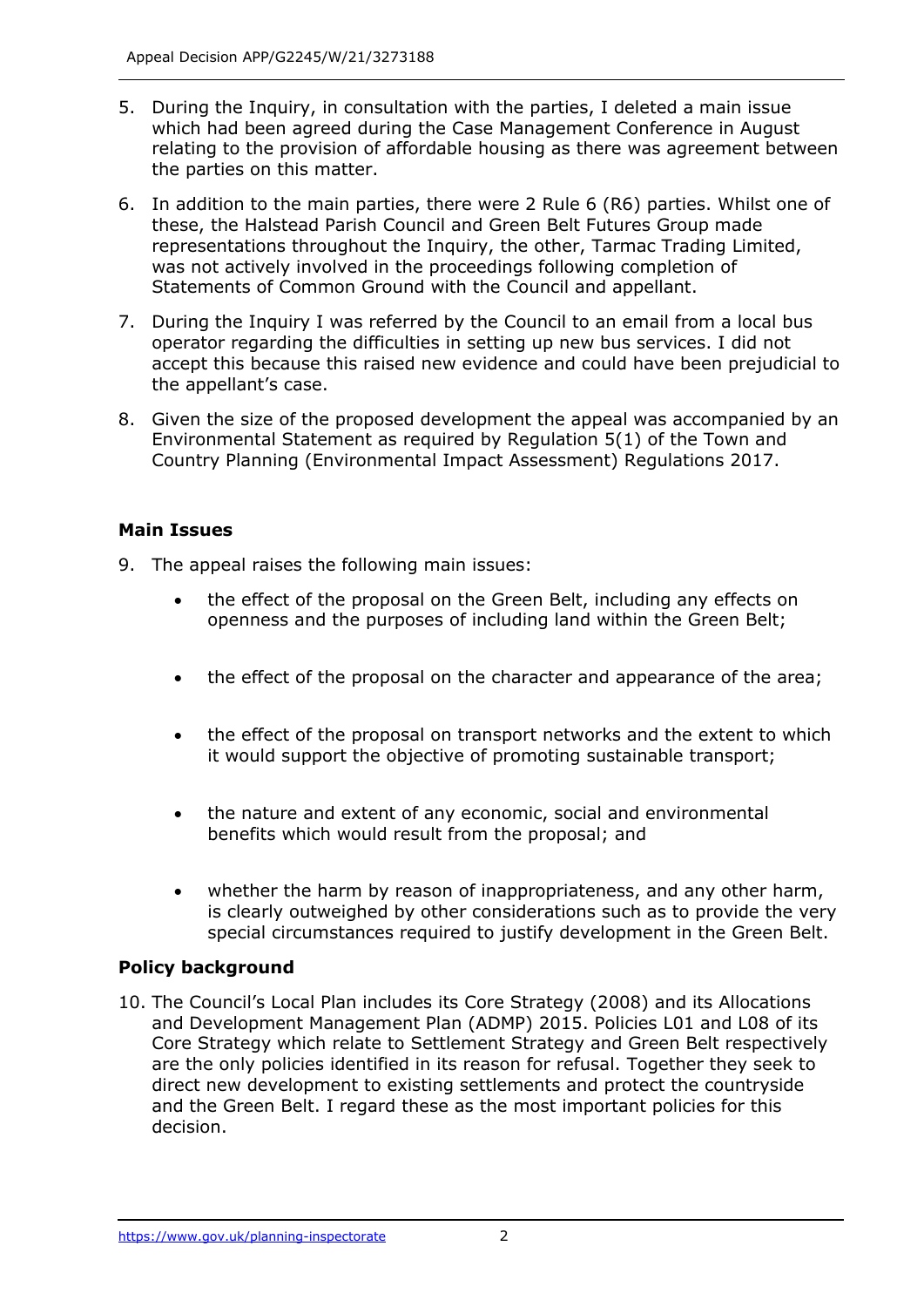- 11. The Council's Regulation 19 draft Local plan was withdrawn in 2020 following comments by the Examining Inspector<sup>2</sup> (EI). Work is currently underway on a new draft plan, although at the time of writing a new Local Development Scheme has not been agreed by the Council. Many of the background papers used in the preparation of the withdrawn plan were referred to by each main party during the Inquiry.
- 12. Given the withdrawal of the Plan I do not accord its draft policies weight.

## **Reasons**

## *The effect of the proposals on the Green Belt*

- 13. It is not disputed by the parties that the site is inappropriate development within the Green Belt as defined by the National Planning Policy Framework (the Framework).
- 14. The major part of the appeal site was occupied by the former Broke Hill golf course which closed in 2012. Apart from an area of previously developed land located around the site of the former club house, since demolished, and a parking area, the whole site is open land. The alignment of fairways marked by incidental bands of deciduous and evergreen trees are still discernible. At the northwest of the site is a belt of Ancient Woodland (0.6ha) and open fields are located along Stonehouse Lane.
- 15. Although submitted in outline the  $DAS<sup>3</sup>$  identifies a series of parameters for the proposed scheme with suggested heights of up to 22m for the commercial centre, 15m for the C2 retirement complex and 12.5m for the sports hub located along Stonehouse Road. Each of the residential development platforms would have heights of between 10-13m height and the employment site on London Road would have a height of 9m. The appeal scheme would have a density at around 35-50dha<sup>4</sup>.
- 16. It is estimated that around 47% of the total site area would be fully developed with the remainder laid out as public open space including a Green Grid of spaces and a Green Belt Park.

## *Impact on Openness*

- 17. Although there is no definition of 'openness' within the Framework, the Guidance<sup>5</sup>, refers to assessments of openness as being informed through consideration of spatial and volumetric aspects, the duration of the development and the degree of activity likely to be generated. Whilst only a suggested framework for consideration it is useful to inform consideration of issues involved in this appeal.
- 18. The scale of development proposed in terms of both its spatial and visual impacts would be significant on the site and by extension the surrounding Green Belt when compared to the extent of previous development which comprised a single club house with parking area.
- <sup>2</sup> CD E19

<sup>&</sup>lt;sup>3</sup> Design and Access statement

<sup>4</sup> Dwellings per hectare

<sup>5</sup> Planning Practice Guidance 001 reference ID:64-001-020190722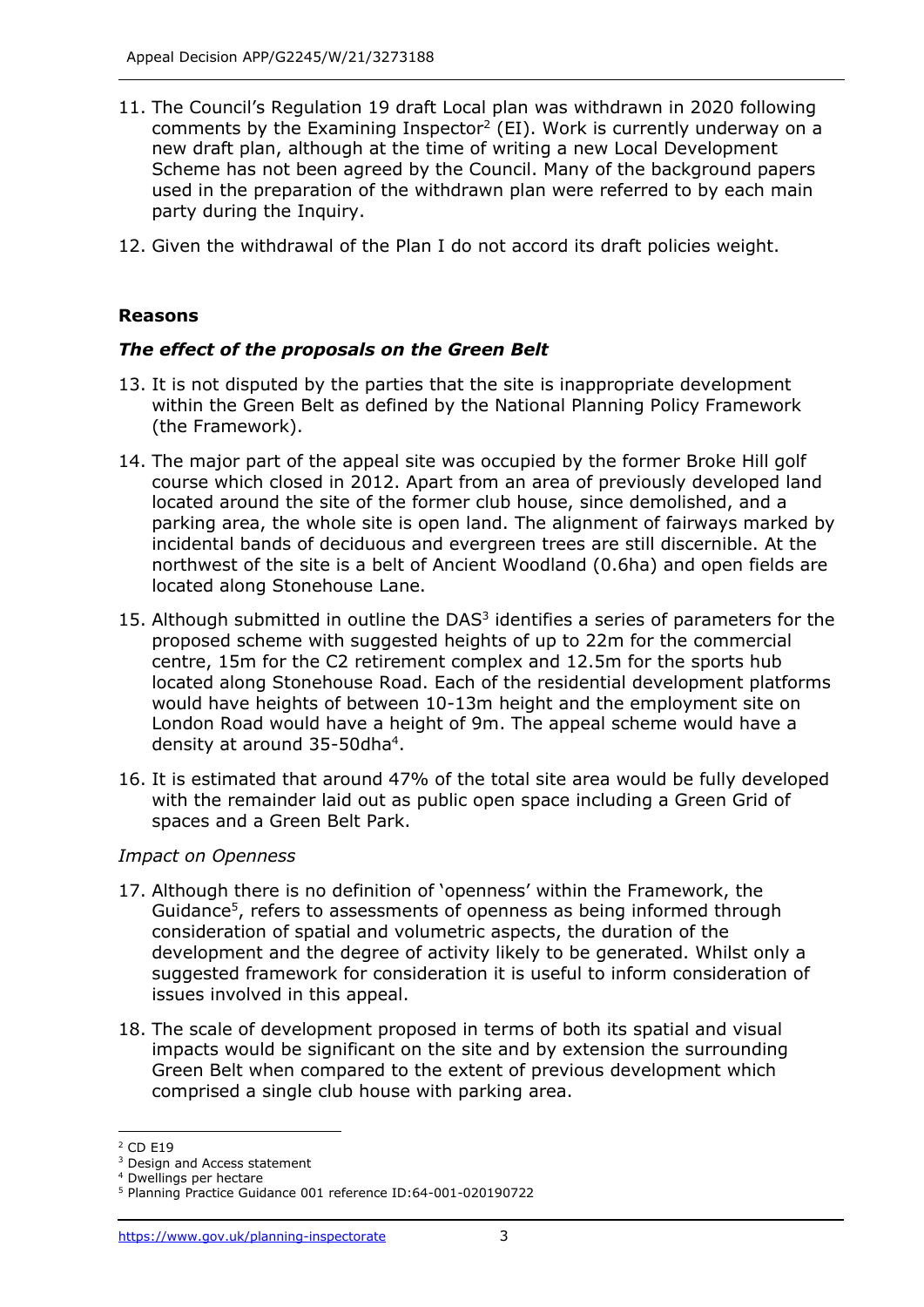- 19. The immediate geography of the site is determined by its proximity to 3 settlements, Pratts Bottom, Halstead and Badgers Mount. These are located outside the Green Belt. However, Pratts Bottom to the west partially coalesces with Chelsfield around the junction of the A21, Sevenoaks Road and Chelsfield Hill. Chelsfield is a suburban extension to Orpington which itself forms part of the London conurbation.
- 20. A Green Belt study $6$  prepared for the withdrawn local plan identifies that the appeal site forms part of Parcel 76. This scores the parcel against the 5 purposes of the Green Belt included in Paragraph 138 of the Framework. The study concludes that the overall score for the parcel in Green Belt terms is 'strong'. The study recognises that the parcel checks the unrestricted sprawl of large built up areas (Paragraph 138a) and scores 3, 4 and 5 respectively for criteria 138b)-d) on a scale of 0-5 with 5 being the greatest impact.
- 21. The appellant's study submitted with the application<sup>7</sup> focusses on the Green Belt function of the site using a different nomenclature and concludes that the site makes a 'contribution' to each of the criteria included in Paragraph 138 ac).
- 22. For the appellant, the identification of the 3 surrounding settlements as 'towns' by the Arup study, despite them being described by the Council as 'villages', is evidence that the study cannot be relied on and is particularly suspect in respect of its conclusions regarding Paragraph 138b).
- 23. The appellant points to the letter of the EI which, amongst other matters, seeks further evidence on the Green Belt assessment, its methodology and the range and sizes of the parcels. However, in the absence of evidence to the contrary, I treat this as a request for further evidence which should not be used to completely undermine the study's findings.
- 24. Parcel 76, included in the Arup study, is one of several, identified by the assessment, which lie on the north or north west edge of the district, closest to Greater London. The appeal site lies towards the western edge of the parcel. Given this context the Arup study provides a sound assessment of the role of the Green Belt in this location.
- 25. In my view, the critical point is not that appeal site area makes up around 8.9% of the whole parcel area (the built up proportion of the scheme being only 4%) but the geography of the site in relation to Pratts Bottom and Greater London to its north west. Chelsfield Lakes Golf Club which forms part of the Green Belt lying north of the A21 does not extend sufficiently west to break the extent of development in this area as the appellant states<sup>8</sup>.
- 26. The eastern edge of the appeal site would extend to the existing strip of housing along Cadlocks Hill. The site would have a separation distance of around 410m to Halstead to the south.
- 27. Although amendments to the appeal scheme have involved reducing the extent of the development platforms on the west side of the site to broaden the gap to around 300m between the housing parcels and Pratts Bottom, this separation distance is not significant given the scale of the proposed scheme and does not

<sup>6</sup> Arup Green Belt study 2019

<sup>&</sup>lt;sup>7</sup> CD B.27 Green Belt Assessment for Stonehouse Park Wood 2019

<sup>8</sup> CD B27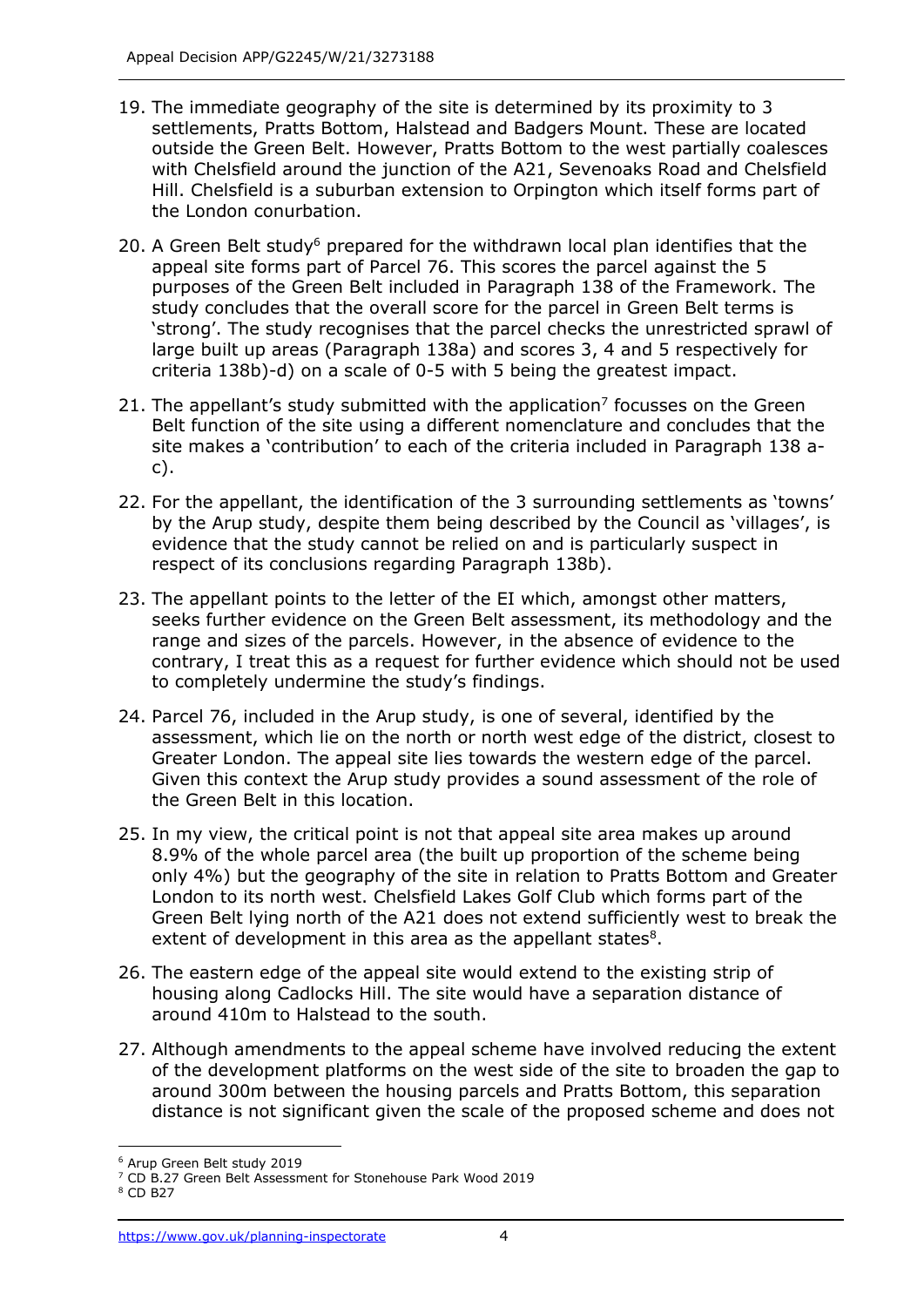adequately account for the intensively developed sports hub located on the site's western edge which would abut the existing settlement.

- 28. The sports hub would comprise 2no. 2 storey club houses (of up to 12.5m height) each served by 100 parking spaces with both natural and artificial floodlit pitches. Whilst Paragraph 149b) of the Framework identifies sports facilities as not inappropriate development within the Green Belt, the extent of the proposed sports hub is significant and would, in my opinion, if considered as a standalone development, fall outside the provisions of Paragraph 149b).
- 29. The sports hub would have a highly urbanised character extending the whole scheme to Pratts Bottom. The result would be that the whole development represents a finger of development from London into the heart of this part of the Green Belt. It represents inappropriate development which would not preserve openness. It is a form of development which Green Belts were established to prevent.
- 30. Whilst Inquiry time was spent in debating the use of the words 'town', 'village' or 'hamlet' with reference to the Arup report as a means of coming to an understanding of Paragraph 138b), a holistic view of the proposed scheme is that its overriding impact would be to morph the settlement pattern to the detriment of openness. In my opinion this is something which the Framework's Green Belt policies seek to resist.
- 31. Although a large part of the site was a golf course it still retains the essential character of its former use as fields, apart from the site of the clubhouse and car park. The site retains perimeter hedgerows and tree belts within the site. This is in contrast to the scale and massing of development proposed which represents significant encroachment into the countryside.
- 32. Whilst the appellant places weight on the conclusions of the Green Belt report, even this recognises 'that a combination of factors including the former use, the extent of urbanising influences along London Road and existing sprawl along Stonehouse Lane, London Road and Caldocks Hill would detract from the rural nature of the site<sup>'9</sup>. These concerns would be exacerbated by the scale of the appeal scheme in leading to further reductions in openness.
- 33. I do not agree with the appellant's<sup>10</sup> description on the extent of the scheme's impact on the physical openness of the Green Belt as 'moderate to limited'. The appeal scheme would result in definitional harm to the Green Belt and by reason of its inappropriateness to other harms through the activities which would arise on the site. There would be substantial harm.
- 34. For the above reasons, I conclude on this main issue that the appeal scheme would be in conflict with Policy L01 which seeks to direct new development to existing settlements and Policy L08 which seeks to preserve the extent of the Green Belt. Furthermore, the nature of the proposal is in conflict with Paragraph 137 of the Framework which identifies that the fundamental aim of Green Belt policy is to prevent urban sprawl by keeping land permanently open. Of the 5 purposes included in Paragraph 138, the scheme would undermine a) and c) which seek to restrict the sprawl of large built up areas and assist in safeguarding of the countryside from encroachment.

<sup>9</sup> CD B.27 Section 4.4

<sup>&</sup>lt;sup>10</sup> Evidence of Mr Burley-paragraph 5.34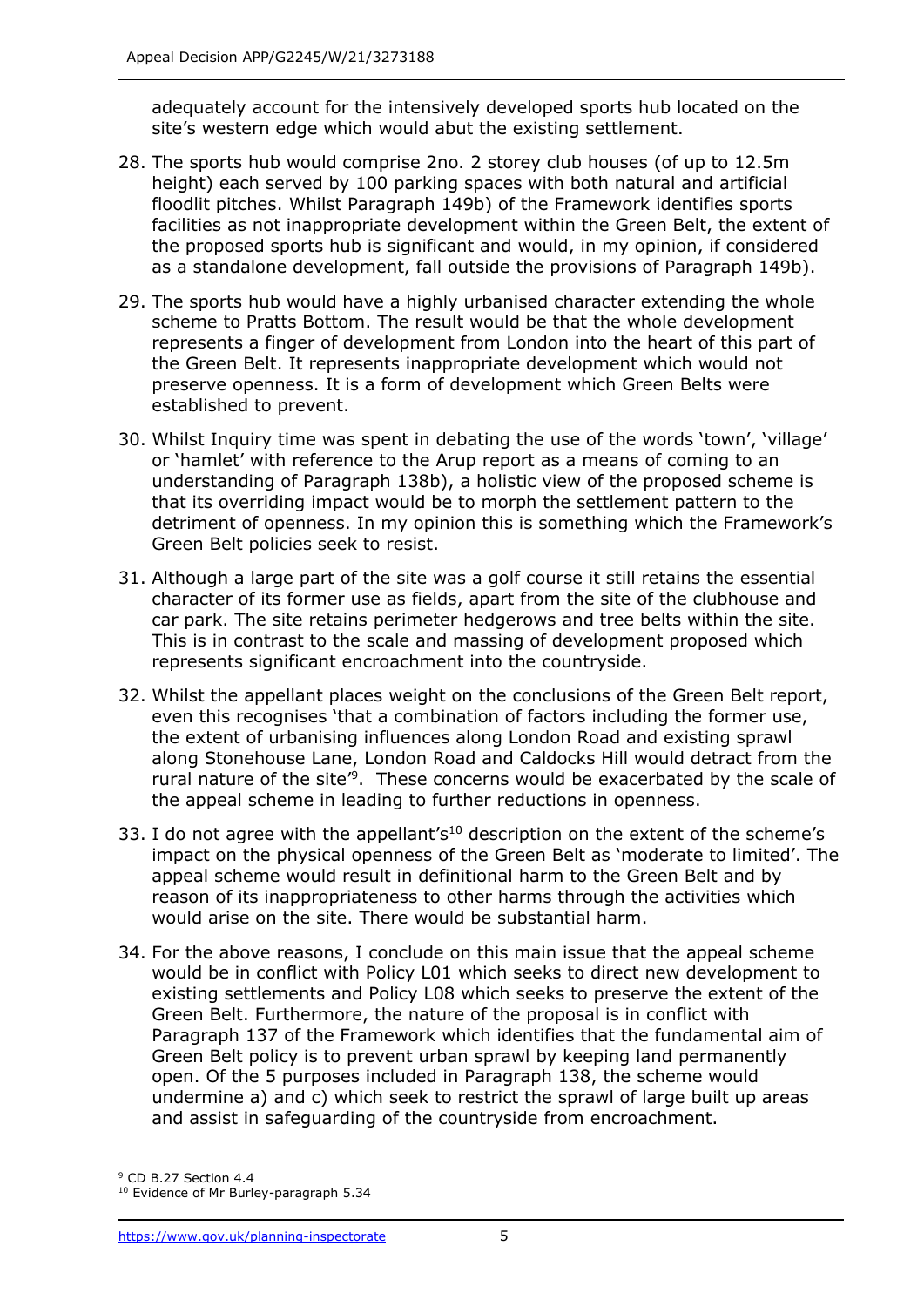## *Character and appearance of the area*

#### *Landscape*

- 35. The appeal site is located just beyond the western edge of the North Downs National Character Area (NCA 119) and is within the setting of the Kent Downs AONB. The site itself lies within the Halstead Wooded Down (LCA) and the County Character Area, Knockholt Downs. It is not within a protected landscape.
- 36. The site occupies a broad plateau of land which rises steeply by around 35m from London Road on its northern edge. There is a gentle downward slope southwards towards Halstead. The site is almost entirely occupied by the former golf course, apart from the agricultural land and land on the escarpment. Within the site there are areas of hardstanding, the site of the demolished club house and car park.
- 37. Within the wider landscape, the settlement pattern is low density and reflects an organic form of development. Halstead is a long established settlement.
- 38. Despite the site's previous use it still retains important features reflecting the national and local assessments, cited above, including a well wooded dip slope at its northern edge which includes a belt of ancient woodland, hedgerows interspersed with mature trees and on its western edge, agricultural land.
- 39. I accept that the appellants use of a  $ZTV<sup>11</sup>$ , that is the distance over which the scheme would be seen, of around 2kms, is appropriate given the constraints placed on longer views resulting from both local topography and the location of tree belts. The limited intervisibility which the site currently has with its surroundings would be significantly altered by the scale of the appeal scheme.
- 40. Both parties broadly acknowledge that the construction phase would have the greatest landscape impact but they differ on the extent to which these would diminish overtime as the effects of the proposed mitigation measures take effect.
- 41. Mitigation measures include 'strategic open spaces<sup>'12</sup> developed as part of a 'Green Grid' of open space across the site and a Green Belt Park on the dip slope and a range of enhancement measures including additional tree planting and strengthened landscaped boundaries. These measures should be balanced against the loss of around 30 tree groups (17 of which would be category B) with a further 7 partially affected $^{13}$ .
- 42. Although built development would occupy around 47% of the site area, there would be a substantial impact on its landscape. Many of the landscaping features threaded throughout the site would be secondary resulting in the creation of landscape belts around each development platform.
- 43. The impact of new development platforms for housing, the commercial centre and care home would be extensive in area extending across the whole site with a major impact on its existing topography. The whole character of the site

<sup>&</sup>lt;sup>11</sup> Zone of Theoretical Visibility

<sup>12</sup> Mr Williams PoE para 4.10

<sup>&</sup>lt;sup>13</sup> D Webster PoE para 4.21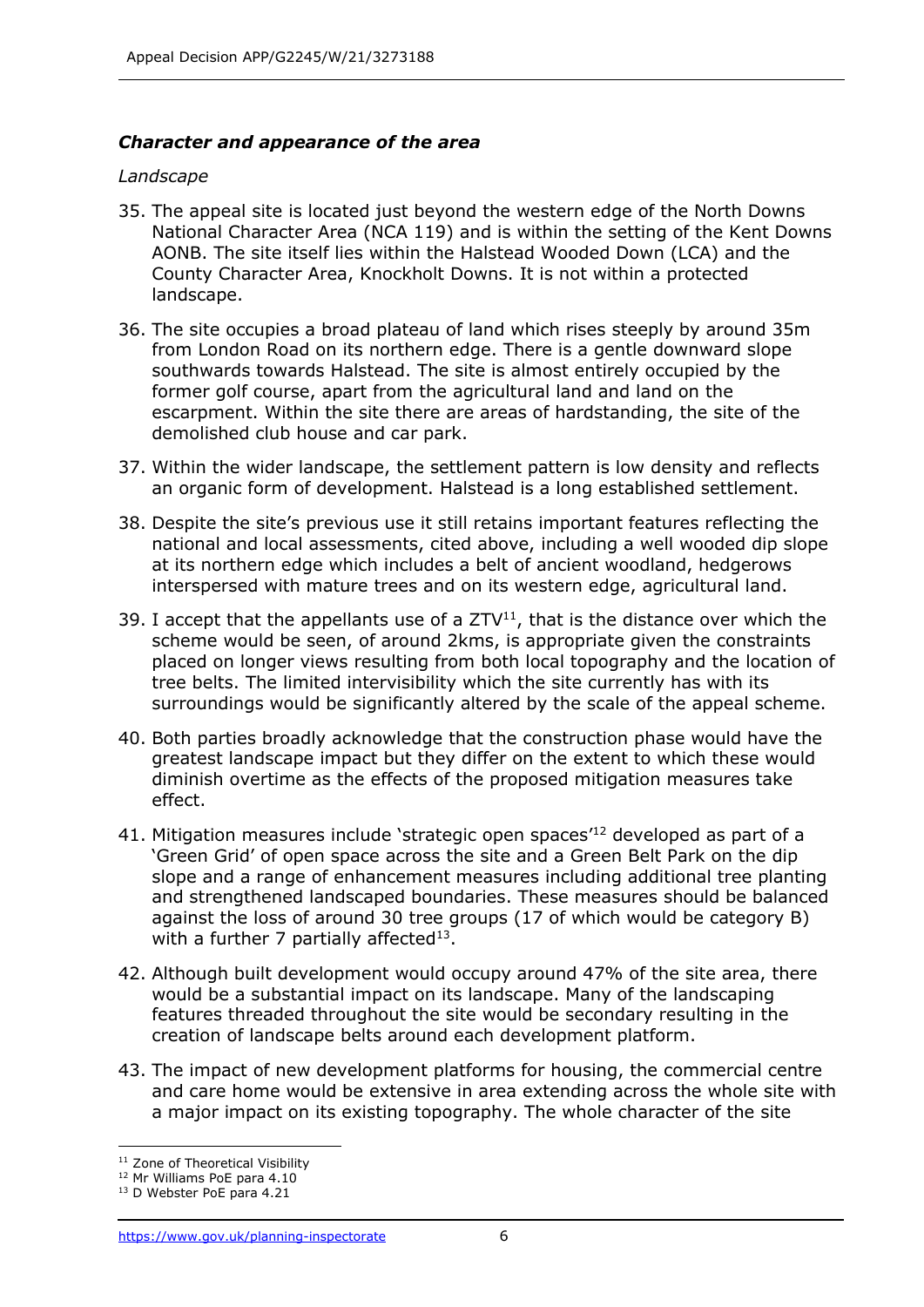would change. In this respect the magnitude of change on landscape would be moderate/adverse as the introduction of strategic accessible open space throughout the site could not fully mitigate for the extent of change even after 15 years.

44. For these reasons the extent of change resulting from the appeals scheme would be moderate/adverse impacts.

*Visual*

- 45. Around 36 viewpoints which lie both within and around the site have been agreed by the parties for the visual assessment.
- 46. There are 3 public footpaths which extend across parts of the site including SR61, SR62, SR63. These are the most sensitive receptor points to assess visual impacts. Given how each of these thread their way through the site the impacts would be considerable on these receptors. Mitigation in the form of additional planting as suggested in the parameter plans could not alter the extent of impact which would, even after 15 years, be substantial adverse.
- 47. I acknowledge that the landscape proposals, designed to strengthen the existing perimeter hedges, would apart from several exceptions, prevent distant views into the site from surrounding roads and from along footpaths to the south along footpaths SR65 and SR67. Harm arising from visual effects would be minor adverse from along these footpaths.
- 48. Given the elevation of viewpoints located in the Kent Downs AONB<sup>14</sup>, Chelsfield Lakes Golf Course (footpath 262) both the proposed care home and commercial centre would be seen due to their proposed height and location at the northern edge of the site. The existing belt of deciduous trees located close to the ridge edge, just north of the former car park, of between 18-26m in height would not have sufficient canopy thickness to allow adequate cover for these aspects of the appeal scheme. The effect of the scheme on these views would be moderate adverse.
- 49. There would be considerable adverse impacts arising from the location of the proposed club houses and flood lighting located along Stonehouse Lane. Although there is already an extensive boundary hedge which would be enhanced by a broad landscaping strip of around 8m depth, this would not allow sufficient mitigation given the height of these proposals. The predicted visual effects along PROW SR64 and Stonehouse Road would be moderate/substantial adverse even with the proposed embedded mitigation.
- 50. Whilst the phasing programme includes the development of landscape features in Phase 1, to ensure planting becomes established, I do not consider that given the scale of development by Year 15 this would have provided sufficient cover to provide adequate mitigation to address the impacts on all visual receptors.

## *Conclusions*

51. Given the scope of Policy L08, there is an implicit objection to the proposal on landscape grounds. I acknowledge the conclusions contained within the officer's report in respect of the appearance of the area and its wider landscape<sup>15</sup> and

<sup>14</sup> Area of Outstanding Natural Beauty

<sup>&</sup>lt;sup>15</sup> Officers report to Committee 27 January 2021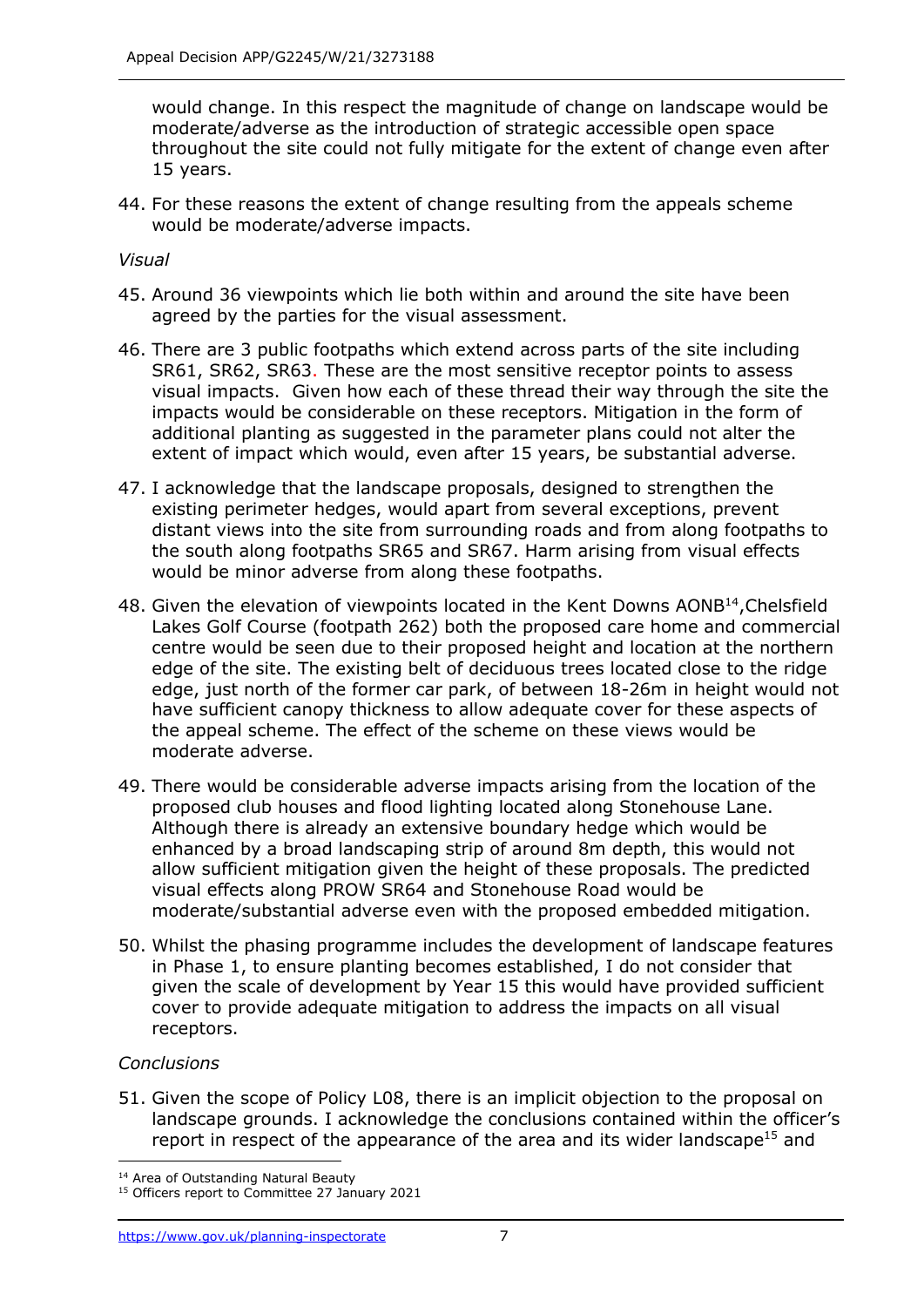that the extent of harm was not considered so great as to warrant a reason for refusal in itself. However, there would be harms to both landscape and visual receptors arising from the appeal scheme which could not be sufficiently mitigated for. This is considered further in the planning balance.

# *Transport infrastructure*

- 52. There is no issue between the parties on road capacity but only the extent to which the proposed measures would provide genuine choice in transport modes.
- 53. The location and scale of proposed development would result in around 2,300 people living on the site who would require a range of services to support their every day needs. Given the outline nature of the scheme it is unclear exactly what services would be part of the commercial centre although reference was made during the Inquiry to a possible small food store and leisure offer. However, it is unclear whether a GP surgery would be located on site although this was assumed in the  $TA^{16}$ . Given the limited services available on site there would be a considerable demand for services located beyond the site requiring a large number of trips.

## *Private transport*

- 54. The Transport Assessment (TA) indicates that the proposed scheme would generate traffic of around 459 and 504 2 way trips $17$  in the morning and evening peaks respectively. I accept that at the time these figures were produced the scheme was still assumed to be 850 dwellings and so proportional adjustment is required.
- 55. In contrast, the number of rail trips generated would be around 152 and 125, 2 way trips and for buses the figure would be around 118 and 105, 2 way trips for the morning and evening peaks respectively.
- 56. The TA assumes a proportion of linked trips between the different uses on the site and that the primary school would serve the proposed scheme involving few if any trips by car. However, whilst the assessment does not account for the extent of modal adjustment which may arise from the measures included in the S106 agreement, the figures included in the TA are indicative of the relative scale of private transport compared to other modes likely to be generated from the site. This would be considerable.
- 57. It is instructive to note that the S106 agreement includes a range of measures to address capacity issues at local road junctions including that of Sevenoaks Road/London Road and Hewitt's Roundabout<sup>18</sup>. The provision of around 200 parking spaces serving the proposed hockey and rugby clubs and the relocation of station parking in the undercroft of the commercial centre is indicative of the large number of private vehicle trips which would arise from this scheme.
- 58. These matters point to dependence on private transport.

<sup>&</sup>lt;sup>16</sup> Clinical Commissioning Group

<sup>&</sup>lt;sup>17</sup> CD B34 Peter Brett Transport Assessment para 7.13.6

<sup>18</sup> Appendices to Mr Heard's PoE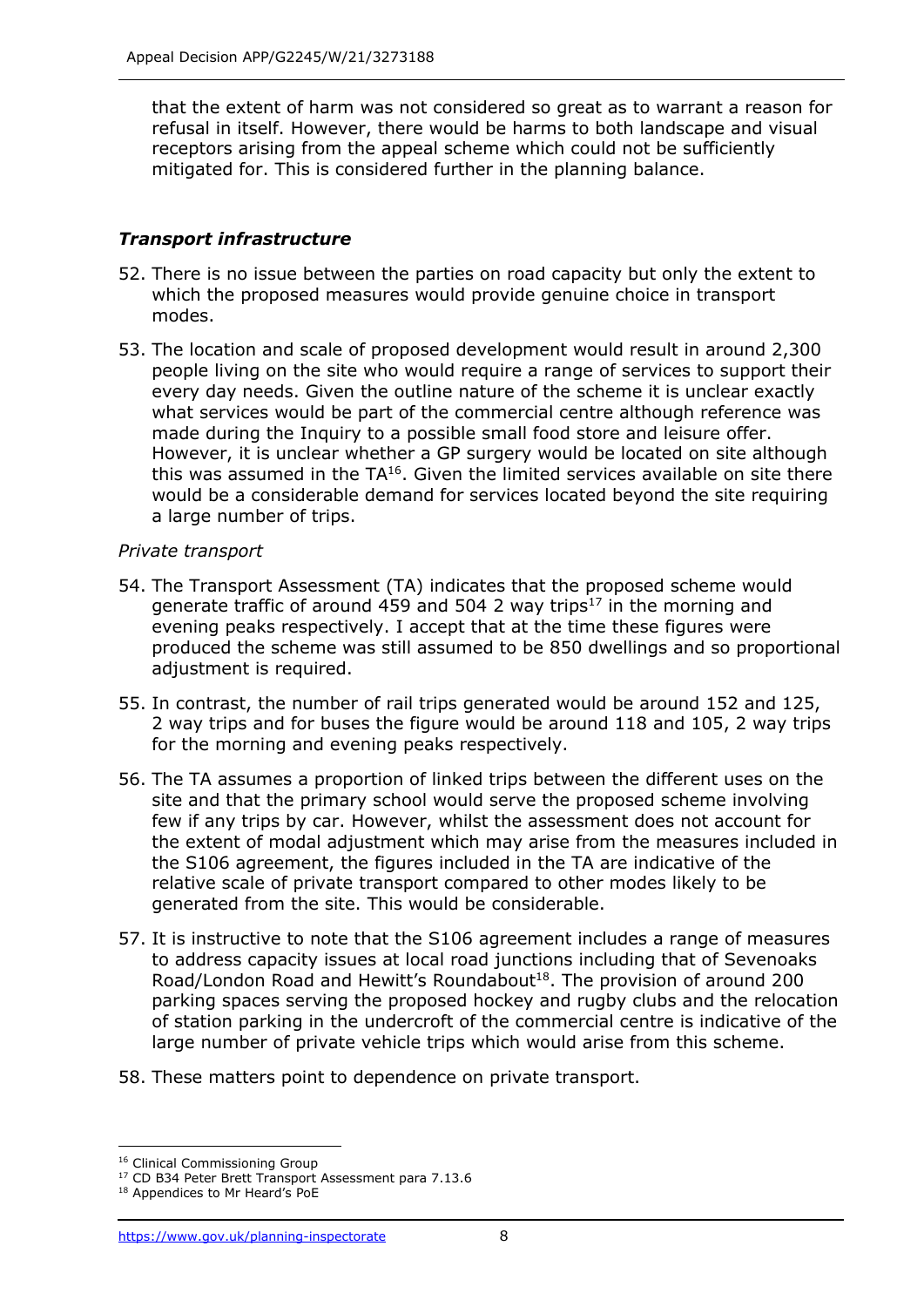#### *Rail*

- 59. The proposed residential areas across the site would lie between 3-11 minutes walking distance of Knockholt Station. The appellant's<sup>19</sup> research demonstrates that the site's Green Belt location is almost unique given its proximity to this station<sup>20</sup>.
- 60. The station is served by 2 services an hour rising to 3 in each direction during the peak hours to/from central London allowing a door to door travel time of around 40 minutes. Services to Sevenoaks would take around 8 minutes or a door to door time of around 27 minutes assuming a location in the centre. Travelling to Bromley via rail would take between around 33 or 28 minutes depending on the R6 and appellant's evidence respectively. At peak times these journeys compare favourably with travel by car.
- 61. The R6 party's evidence identifies that around 34% of journeys to work are made to destinations within Greater London $^{21}$ . Although this evidence disregards a proportion of the total sample, I consider that it represents a broad picture of where residents of the MSOA<sup>22</sup> 008 travel to work.
- 62. The proximity of the station to the appeal site and its location within Zone 6 of London's fare zoning where I understand, fares are relatively cheaper than for other stations in the MSOA\_008, would result in a higher proportion of residents using the station for their daily commute into Greater London in comparison to other parts of the MSOA\_008.
- 63. For these reasons, I accept that the percentage of residents of the proposed scheme who are likely to use rail would be higher than the 23% of commuters identified in the MSOA\_008 area<sup>23</sup>. However, drawing on the figures included in the TA there would be around 152, 2 way rail trips in the morning and just 125 in the afternoon peaks respectively.
- 64. It is likely that private transport would still be the dominant form of transport for commuters to destinations other than central London given the reliance on the car by residents in the District to local centres<sup>24</sup>. This is demonstrated by the peak hour figures included in the TA.
- 65. I regard the appellant's suggestion that additional commuters arising from the proposed scheme together with those from the recently permitted scheme for 635 dwellings at Fort Halstead to the south of the appeal site, could result in increased rail services to address congestion as speculative.
- 66. The proposals in the station included in the S106 agreement involving capital investment in lighting, CCTV, fencing, cycle parking, cycle parking signage and customer information would allow for localised improvements but, in my judgement, would be unlikely to lead to a significant shift in modal use for occupiers of the appeal site. Of greater significance in this respect would be those measures identified in the appellant's evidence regarding how capacity

<sup>&</sup>lt;sup>19</sup> Evidence of Paul Cheshire

<sup>20</sup> CD E15

<sup>21</sup> Mr Giles PoE Table 5.1

<sup>&</sup>lt;sup>22</sup> Middle Layer Super Output Area - an area used for reporting small area statistics

<sup>&</sup>lt;sup>23</sup> Sustainability Appraisal for the withdrawn plan

<sup>24</sup> PoE M r Giles Table 5.2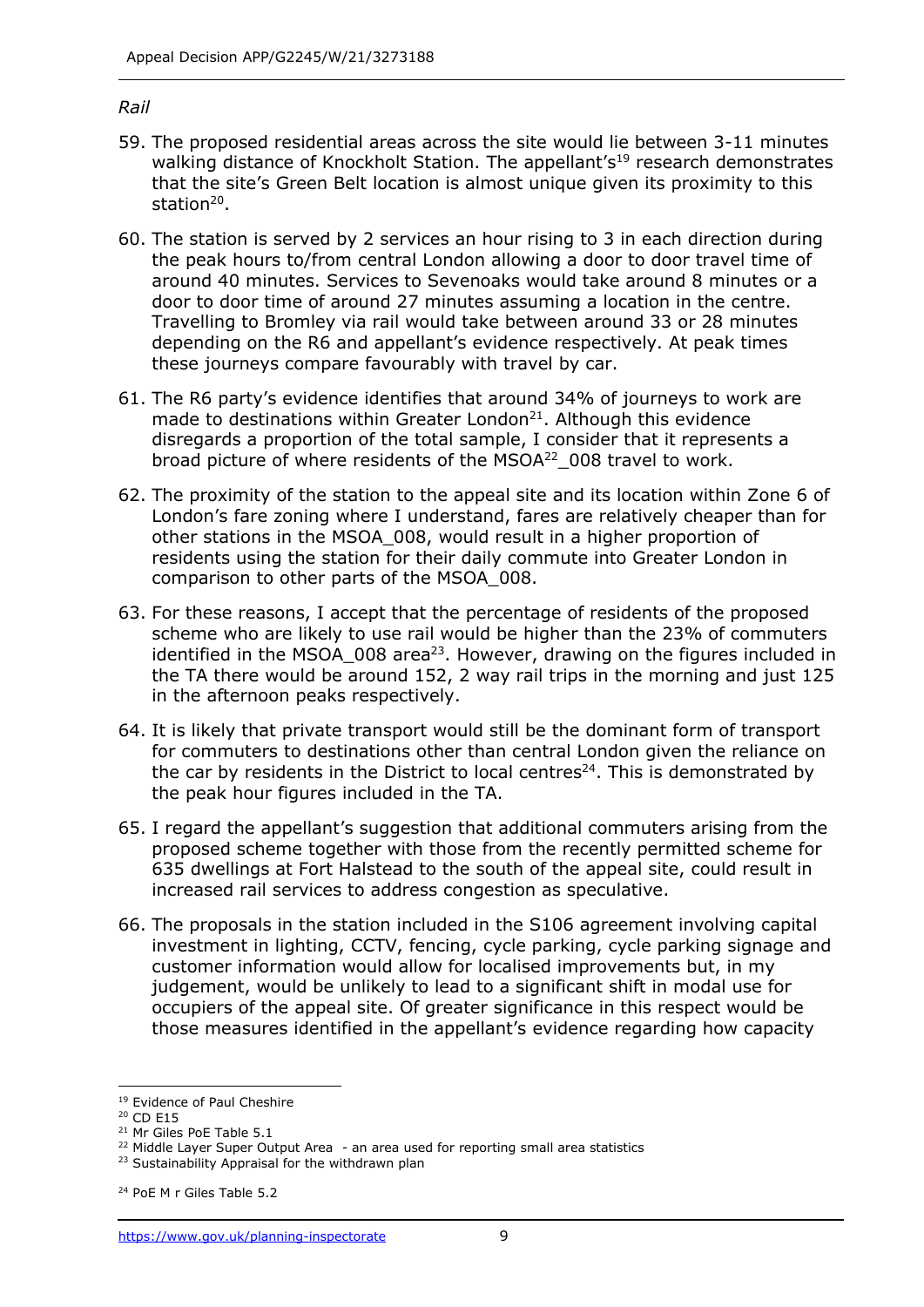could be addressed by rail operators<sup>25</sup>. These matters remain outside their control.

## *Bus Services*

- 67. There are just 4 bus services which each operate 2 times a day each weekday. The 431 service between Sevenoaks and Orpington was cancelled during the C-19 pandemic although it was included in the TA. I understand that there are no plans to reinstate this.
- 68. The phased development of the site would be supported by new investment in public transport through planning obligations. In the initial stages of the development, a demand responsive transport (DRT), effectively a form of taxi service, would operate until 100 dwellings are completed.
- 69. Between 100-400 dwelling completions, an hourly service from 07:00 10:00 and 15:00 – 20:00 Monday to Saturdays would be introduced and beyond the completion of 400 dwellings, this service would be extended hourly to 20:00- 22:00. The route would be taken through the site.
- 70. The appellant has given some consideration to the route of the new service which would run between Sevenoaks and Orpington $26$ , connecting to other stations, services and amenities. Given that the proposed service could be a substitute for that withdrawn (which the TA assumed was still in operation), its impacts would be unlikely to significantly reduce dependence on private transport.

#### *Active travel modes*

- 71. Whilst the commercial centre would be developed as part of the first phase of development, residents would require a broader range of services than could be offered on site or in Pratts Bottom and Halstead<sup>27</sup>. There are few services<sup>28</sup> within the 800m -2km of the site defined by Manual for Streets<sup>29</sup> as 'walkable', although this would be determined by quality of footways and street lighting.
- 72. Accordingly, a broad variety of services would continue to be accessed in the main centres of the District, including Sevenoaks but this is around 5 miles from the appeal site.
- 73. The proposed investment in cycleways included in the S106 Agreement would have only a localised impact being unconnected to routes which connect to settlements which include a broader range of services. Many of the roads in the local area do not have footways on each side and/or are unlit. This situation will not change markedly despite the capital investment included in the S106 agreement.

#### *Conclusions*

74. To conclude on this matter the appeal scheme includes a range of measures within the S106 agreements for improvements to local transport infrastructre.

 $25$  Mr Heard's evidence - 3.4.17-19

<sup>&</sup>lt;sup>26</sup> CD B57 Technical Note

<sup>27</sup> Mr Heard PoE paras 3.2.21

<sup>28</sup> Mr Giles PoE Figure 2

<sup>29</sup> Department of Transport 2007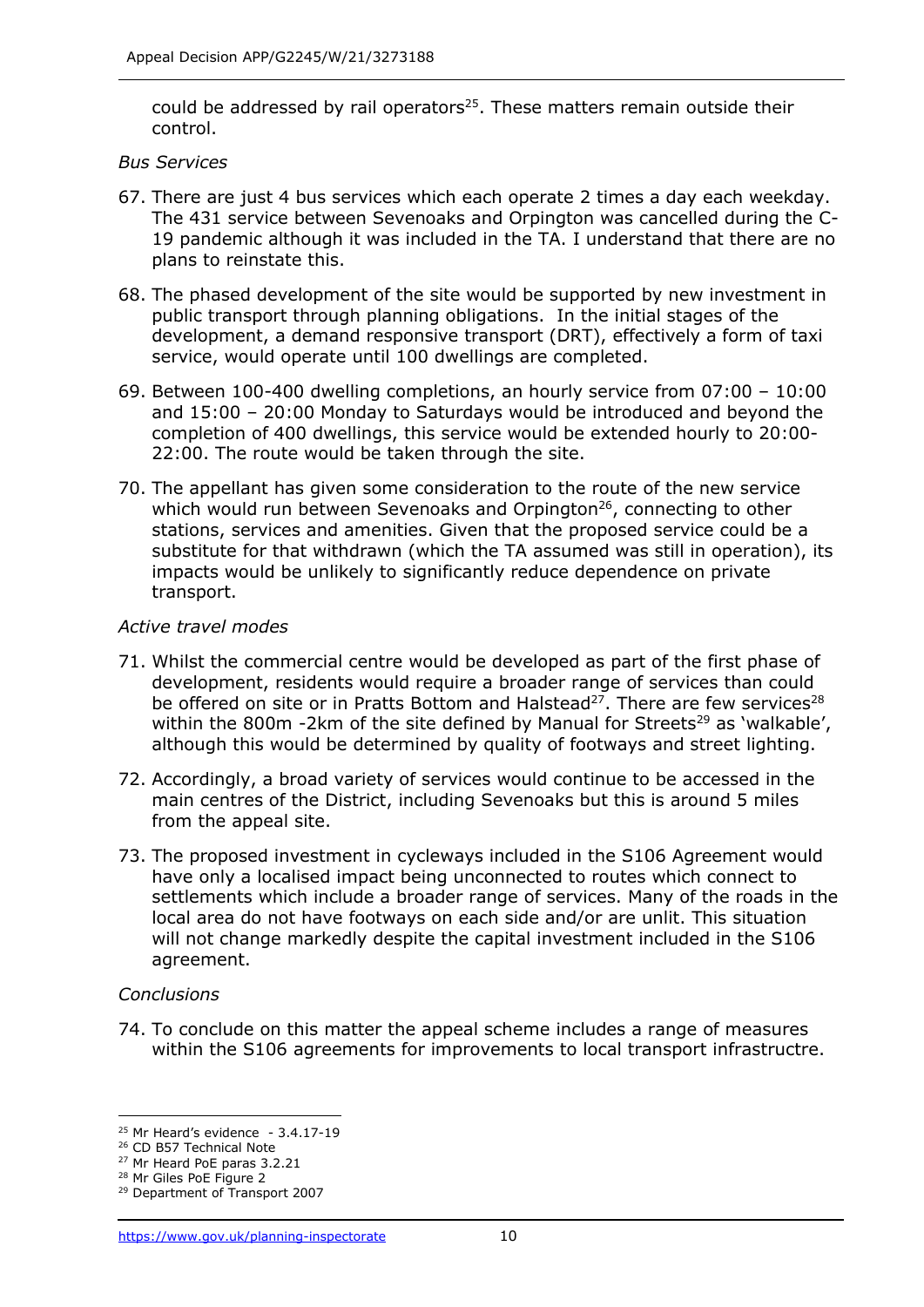- 75. The main advantage of the site's location is its proximity to the rail station. Many of the obligations included in the S106 agreement would improve the attractiveness of the station for commuters, public transport and by active travel. A larger percentage of commuting trips would be made by train from the site when compared to the rest of the district because of the ease of access by walking and potentially cycling to the station. The rail station, managed by TfL<sup>30</sup> benefits from the zonal fare system which would further encourage rail travel.
- 76. However, the typical household makes many more journeys than the daily commute. Under cross examination the appellant's witness agreed that genuine choice requires a qualitative assessment of issues such as journey times, convenience, reliability and frequency.
- 77. When assessed against these factors the proposed measures for active travel and bus services would be limited in the degree to which they would offer genuine choice. The suggested measures included in the S106 agreement would be unlikely to materially increase their use.
- 78. The appellant acknowledges that outside peak times car journeys are quicker than public transport<sup>31</sup>. Whilst this is caveated with reference to the additional time required to park and walk, it does not undermine my conclusions on this matter given the number of trips that would be made in addition to those for work.
- 79. The impact of the travel plan, outlined in the TA, designed to reduce the anticipated amount of vehicular traffic generated from the site by 10% over 5 years would not be effective in reducing reliance on private transport, even if they could be achieved, given the lack of genuine choice in alternative modes.
- 80. In my view, it is doubtful whether an hourly bus service would be sufficient to create the right conditions to increase patronage to such an extent that it would be an attractive option when compared to the convenience of the car.
- 81. The obligations included in the S106 agreement would, in my view, be insufficient to overcome the site's poor location in relation to existing services and facilities. Although Paragraph 105 of the Framework identifies that different conditions can apply between rural and urban locations in how 'genuine choice' should be measured, the appeal scheme represents a major urban development which is counter to Paragraphs 73 and 105 of the Framework which require the active management of patterns of growth to ensure that new housing is well located to allow a genuine choice.
- 82. The large amount of traffic generated results reflects the site's location away from existing settlements contrary to Policy L01. Furthermore, the additional traffic generated by the appeal scheme would be in conflict with Policy L08 which seeks to protect openness as defined by the Guidance.

# *Economic, social and environmental benefits of the appeal scheme*

83. The appellant's case is predicated on the range of benefits arising from each distinct element of the proposed scheme. I address each of these in turn.

<sup>&</sup>lt;sup>30</sup> Transport for London

<sup>&</sup>lt;sup>31</sup> Mr Heard PoE Paragraph 2.3.23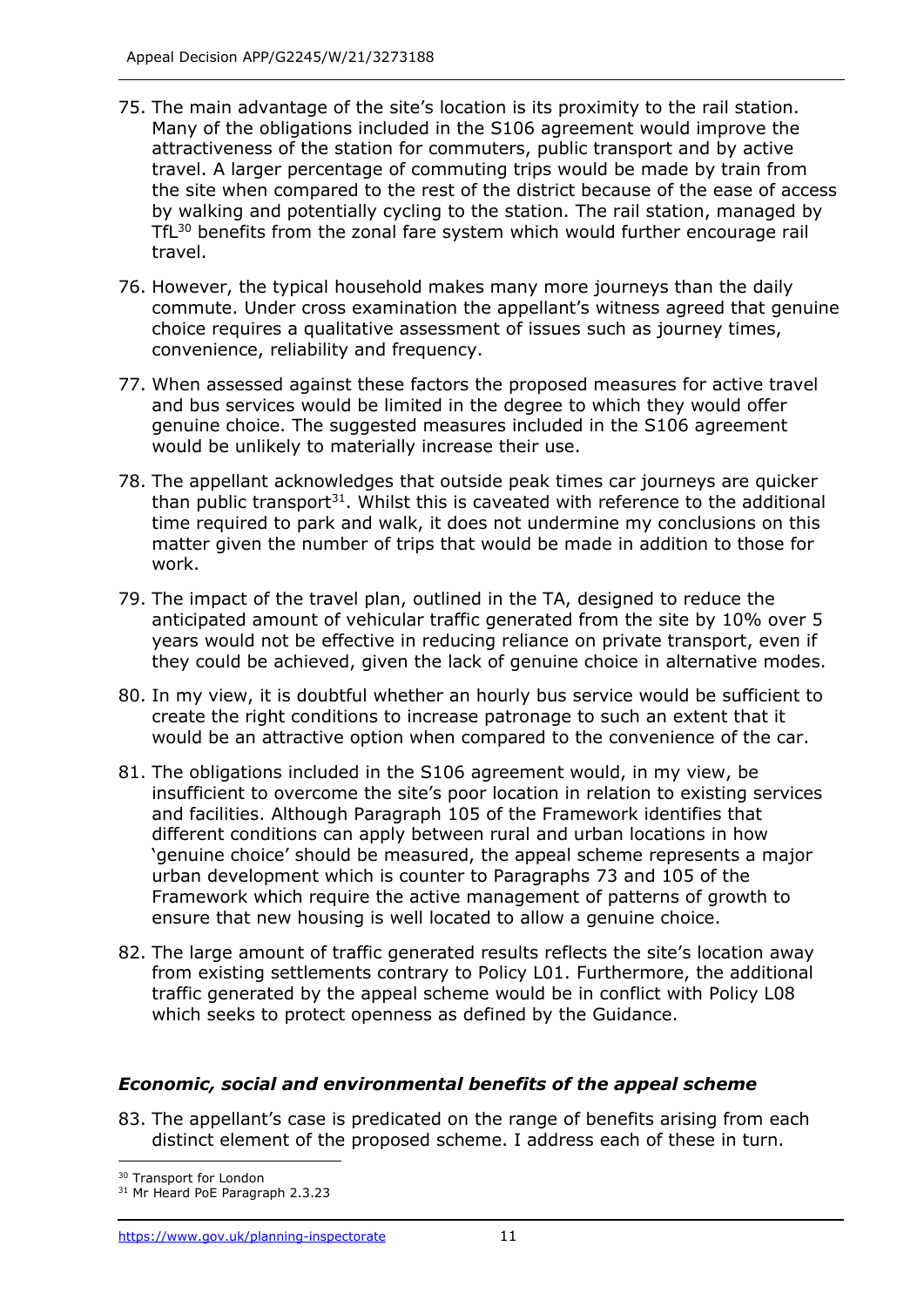## *Housing*

- 84. Foremost amongst the benefits ascribed to the scheme by the appellant is the provision of 800 new homes which include 320 affordable homes which comply with adopted policy. Both parties acknowledge that there is chronic under provision of housing supply within the District; a situation which continues to decline<sup>32</sup>.
- 85. Furthermore, it is evident that this undersupply has persisted for many years exacerbated by an out of date local plan which includes housing targets based on the Core Strategy requiring 165dpa (dwellings per annum), a point made by the appellant and not challenged by the Council<sup>33</sup>. This contrasts with the LHN<sup>34</sup> of 698dpa for the period 2015-2035. In the period 2010-20, the District had the lowest figure for net additions to stock when compared to other Kent districts. The HDT figures indicate that this has been a matter of concern for the last 3 years.<sup>35</sup>
- 86. The parties diverge on the extent of likely future land supply over the next 5 years. These range from around 2.8 and 1.9 years supply<sup>36</sup> for the Council and appellant respectively. Whilst these figures were not the subject of a forensic analysis during the Inquiry, they indicate a serious and chronic undersupply which undermines the Government's objective of securing 300,000 dwellings per annum.
- 87. This has led to a situation where the median affordability ratio<sup>37</sup> for the period 2018-20 is around 13.53<sup>38</sup>. This is considerably higher than for some other districts in the County, cited by the appellant which also have high levels of designated Green Belt. The Council accept that the number of affordable housing units needed is around 422dpa<sup>39</sup>. Delivery continues to average around 70dpa.
- 88. The Council acknowledges that the situation is 'unacceptable'<sup>40</sup>. Although at the time of writing the Council does not have an agreed local development scheme for the new plan, it maintains that the only way to address this issue is through a plan led approach<sup>41</sup>. However, the programme for the production of the new plan has yet to be agreed and so a new plan is some years away<sup>42</sup>.
- 89. There is little doubt that the Council's difficulties in identifying housing allocations largely stem from the high percentage of protected land in the District with around 93% designated as Green Belt and 60% AONB. This represents one of the highest figures for a Kent District. To address undersupply, it recognises that the site allocations included in the  $ADMP<sup>43</sup>$  will have a higher number of units than originally envisaged.

<sup>&</sup>lt;sup>32</sup> Housing Delivery Test results 2021 (issued January 2022)

<sup>&</sup>lt;sup>33</sup> Paul Cheshire PoE

<sup>&</sup>lt;sup>34</sup> Local Housing Need in CD ED23

<sup>&</sup>lt;sup>35</sup> Housing Delivery Test 2019-2021 <sup>36</sup> Rebuttal of Ms Henshaw and Mr Burley as amended though XX

<sup>&</sup>lt;sup>37</sup> Defined as the ratio of median earnings to house prices

<sup>&</sup>lt;sup>38</sup> Table 4 PoE Cheshire

<sup>39</sup> Mrs Henshall PoE para 4.4

<sup>40</sup> Mrs Henshall in XX

<sup>41</sup> Mrs Gooden PoE

<sup>42</sup> Ms Gooden XX

<sup>43</sup> Ms Henshall PoE para 5.4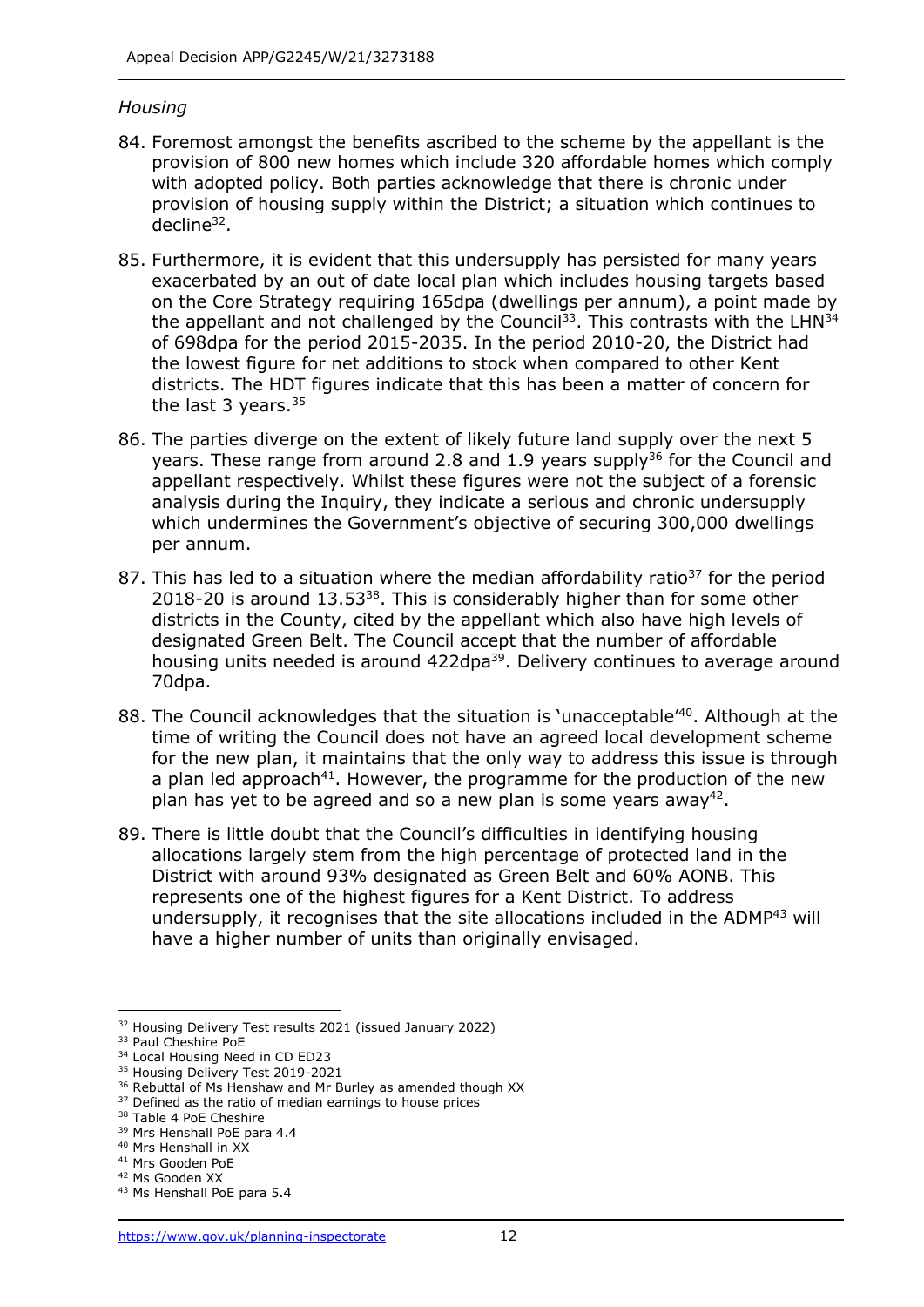- 90. Furthermore, the Council acknowledges that a route to addressing undersupply is through the release of sites from the Green Belt<sup>44</sup>. The withdrawn plan included sites at Sevenoaks Quarry, land at Pedham Place (which also lies within the AONB) near Swanley and Fort Halstead with the latter having recently been granted planning permission.
- 91. Key parts of the appeal scheme formed the suggested housing allocation (MX41) included in the Regulation 18 draft plan. Following further consideration through the Sustainability Appraisal (SA) the site was not included in the Regulation 19 draft because its infrastructure requirements did not outweigh the harm to the strongly performing Green Belt<sup>45</sup>. This is despite it being recognised as 'deliverable' within the SA.
- 92. For the appellant, the exclusion of the appeal site from the housing allocation points to a postponement of the inevitable demonstrated by the permissions at Fort Halstead and Four Elms Road, Edenbridge. Whilst references were made in the appellant's evidence to other housing allocations included in the withdrawn plan, it is not my role to inform comparison and determine future policy.
- 93. Given these circumstances, I acknowledge that the appeal scheme could make a significant contribution to addressing the under provision of both market and affordable housing across the District.

## *Self build and custom-made housing*

- 94. The provision of this form of housing is included in statute<sup>46</sup> and requires Councils to establish and publish a local register of custom house builders who wish to acquire suitable land on which to build their own home. There is a requirement that authorities must give suitable permissions to allow a supply of serviced plots to meet demand. These requirements have been given greater impetus by the recommendations of the Bacon Report<sup>47</sup>.
- 95. Although the Council does not have a specific planning policy for this form of housing or clear knowledge of future demand, it has granted planning permission for 111 plots and at March 2020 there were 114 persons registered.
- 96. However, the absence of an adopted policy and understanding of demand is a similar situation from that identified in the the Colney Heath appeal<sup>48</sup>. Although it is unclear in that decision whether any units had been granted permission, this is not the situation in respect of this Council. However, I still recognise that the provision of 25 units would be a considerable benefit of the scheme.

## *Specialist housing for older people*

- 97. Both parties agreed that the starting point for the calculation of specialist housing for older people starts with the particular demographic of the local population although they differ in the forecasting models to determine future demand.
- 98. The District's population is ageing with the percentage of those aged over 65 years significantly higher than other Kent Districts. The SHMA<sup>49</sup> identifies that

<sup>44</sup> Ms Gooden XX

<sup>45</sup> Ms Henshall PoE Appendix

<sup>46</sup> Self Build and Custom Housebuilding Act 2015

<sup>47</sup> CD E41

<sup>&</sup>lt;sup>48</sup> ID4

<sup>49</sup> Strategic Housing Market Assessment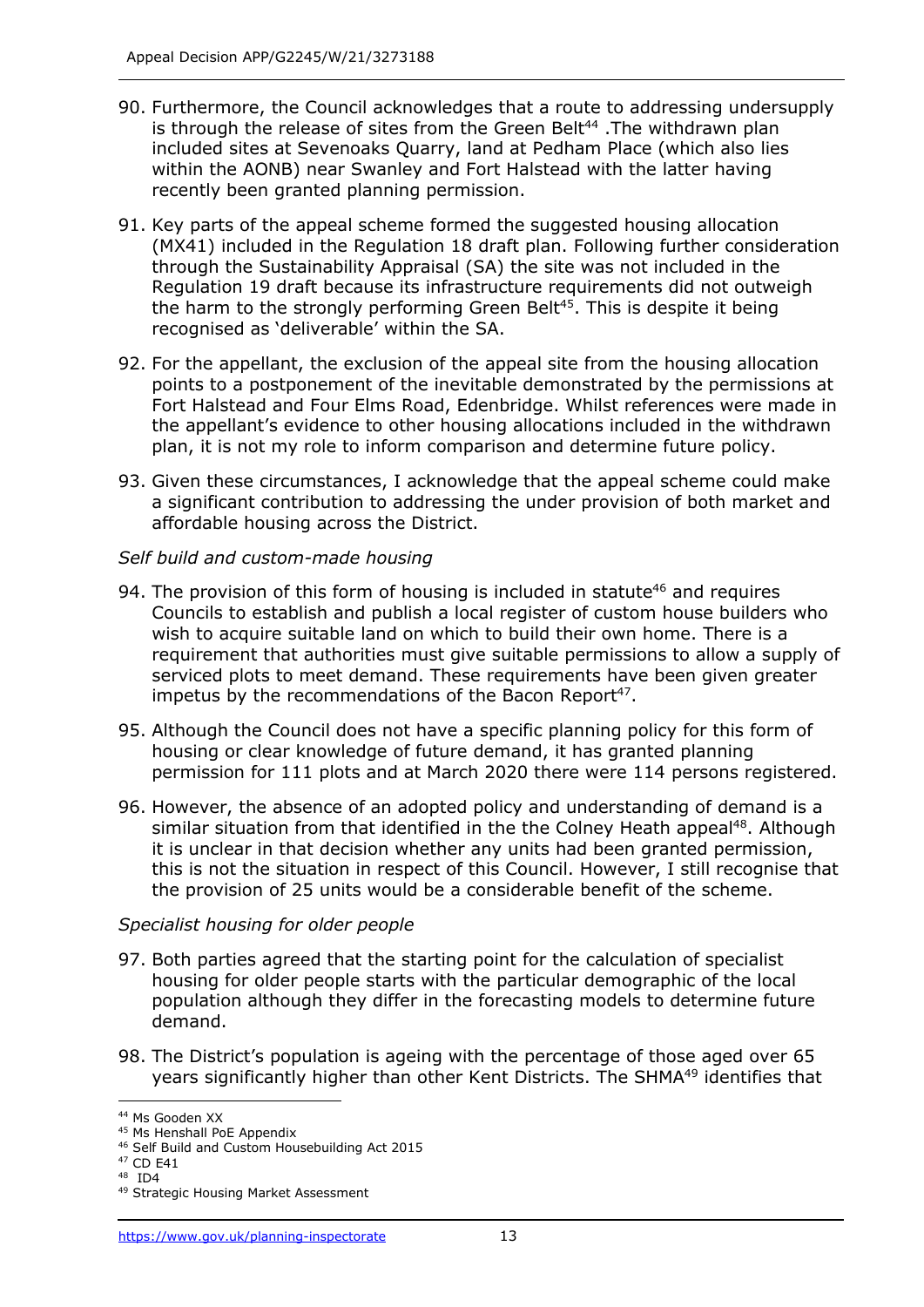this age group would grow from 20% in 2021 to 25% by 2035 $50$  with a significant growth in the over 75 years cohort. With an ageing population care needs become increasingly complex caused for example, by an increase in dementia and infirmity. This places greater demand than in the past for extra  $care<sup>51</sup>$  provision.

- 99. Across the District, levels of home ownership are around 80% for those of 65 years and above. This continues to be a major driver for those wishing to stay in their homes, adapted to address their personal needs or seeking other forms of market care accommodation<sup>52</sup>.
- 100. The SHMA<sup>53</sup> estimates a need for 66 dwellings and 25 units of specialist older persons accommodation each year.
- 101. The appellant identifies that the high levels of owner occupation across the District point to considerable demand for market extra care whereas the Council's provision is concentrated on affordable units. This is despite the County Council identifying that that it is keen to work with a range of providers in the provision of this form of accommodation $54$ .
- 102. The Council have identified an existing supply of around 2,874 units across the whole District of which 34% are in the Sevenoaks urban area and 24% in the north west of the District<sup>55</sup> where the appeal site lies. The Council's evidence demonstrates that the North west area has the greatest choice of provision.<sup>56</sup>
- 103. The appellant's witness<sup>57</sup> identified that demand for market care provision is increasingly being met by large scale developments for around 150 units. This form of development involves high initial capital costs resulting from the provision of a range of services which can include beauticians, pools, bars and shops as well as care facilities. The levels of care/facilities at these sites marks a maturing of the market in this sector and can be compared to the average number of bed spaces for C2 care which has in the past included only around  $60$  beds<sup>58</sup>.
- 104. The appellant's evidence identifies to the difficulties which such schemes have in competing for sites with house builders given the amounts of upfront capital investment required. For this reason, the allocation of a site for C2 use as part of a larger scheme is particularly attractive to operators.
- 105. It is unclear the extent to which the County has up to date evidence on the true picture of demand for market extra care. The Market Position Statement 2021-26<sup>59</sup> doesn't distinguish between affordable and market sectors making the County's assessment of demand for market extra care unclear<sup>60</sup> as referenced in its Social Care Accommodation Strategy<sup>61</sup>.

<sup>59</sup> CD E39

<sup>50</sup> CD E03 Regulation 19 draft Local Plan

<sup>&</sup>lt;sup>51</sup> A bespoke form of accommodation for elderly people involving the provision of range of services which can be drawn on as personal needs change

<sup>52</sup> CD D25 LHN 2017

<sup>53</sup> Strategic Housing Market Area

<sup>54</sup> CD E39 Market Position Statement

<sup>55</sup> PoE Ms Henshall para 6.4 with an uplift of 100 from the Edenbridge appeal decision APP/G2245/W/21/3271595

<sup>56</sup> Mr Henshall PoE para 6.7

<sup>57</sup> Mr Garnett

<sup>58</sup> CD E38

<sup>60</sup> KCC Adult Care and accommodation strategy

<sup>61</sup> E38 page 21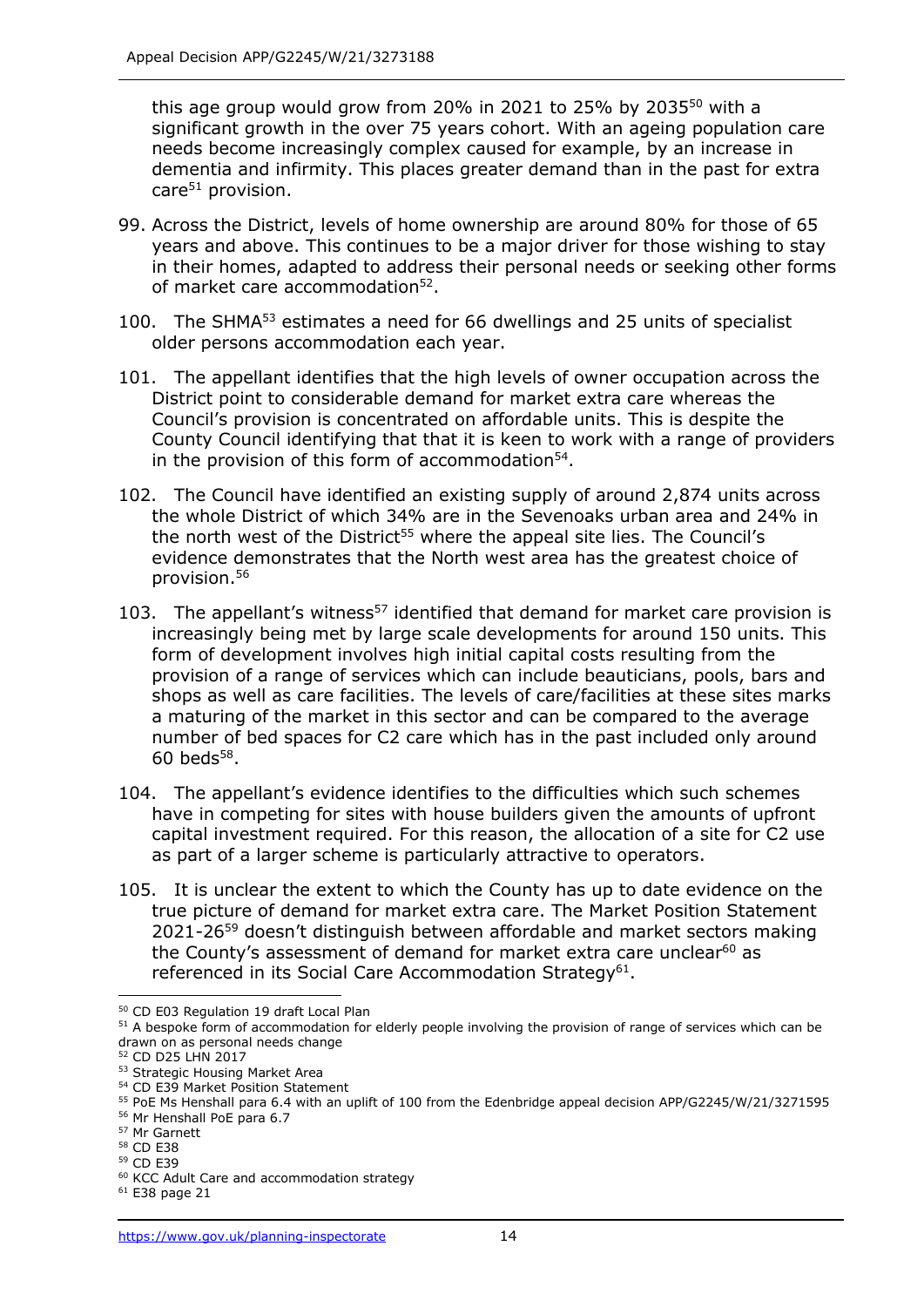- 106. The County's assessment is based on the SHOP@TOOL which for a short time in 2019 was advocated by the Housing LIN<sup>62</sup>. This still forms part of the Planning Practice Guidance. This was withdrawn by the Housing LIN given concerns that it understates future demand due to its reliance on current supply increased by an anticipated rise in cohort population. This ignores existing need. The County's updated position $63$ , based on data from the ONS $64$ identifies a need for a further 132 units above existing supply from 2021-31 for both the affordable and market sectors above the annual requirement identified in the SHMA.
- 107. In contrast the appellant's witness drawing on considerable experience in the sector, adopts a rule of thumb based on 3% and 1.5% for the market and affordable sectors for extra care<sup>65</sup>. This identifies an unmet need of around 375 units which rises to around 480 units by 2040 for market extra care for those aged over 75 years. Whilst it is unclear exactly how these percentages have been derived from the published material presented by the appellant, they point to a level of demand more in line with the District's demographic.
- 108. The Council identifies that there is a pipeline of extant permissions of around 65 extra care market units<sup>66</sup>. In this context the appeal scheme would make a significant contribution to meeting demand. Even allowing for some leeway in how the application of the appellants 'rule of thumb' operates, in my opinion the Council's latent supply figure is well short of the likely demand.
- 109. The proposed home could free up around 180 dwellings from the existing housing stock as people transfer accommodation, although given that all these units are likely to come on the market in what is likely to be a short period of time, residents of the new home are likely to be drawn from beyond the District's boundaries<sup>67</sup>. However, freeing up of a proportion of existing dwellings should be factored into the broader planning balance given the state of the housing land position.
- 110. It is instructive to note however, that whilst the proposed C2 scheme has many benefits its location would still result in development which does not allow easy access to services despite the dedicated 'village' transport service<sup>68</sup> proposed by the appellant. This is still an important factor despite the nature of the proposed scheme involving a range of on site services designed to support a retirement community.
- 111. It is my understanding that the scheme suggested by the appellant's witness<sup>69</sup> in this appeal would operate on a similar basis to that suggested in the Edenbridge appeal<sup>70</sup> which includes services provided on site with a 'village' transport service. However, in contrast the appeal site would be even further away from existing local centres than the Edenbridge site and for this reason the degree of weight in support of this aspect of the appeal scheme is reduced.

*Sports facilities*

<sup>62</sup> Housing Learning Improvement Network

<sup>63</sup> Market Position Statement (MPS)

<sup>&</sup>lt;sup>64</sup> Office for National Statistics

<sup>65</sup> CD E34

<sup>66</sup> Ms Henshall revised table included at paragraph 6.8

<sup>67</sup> Mrs Henshall PoE

<sup>68</sup> Mr Garnett PoE

<sup>69</sup> Mr Garnett

<sup>70</sup> APP/G2245/W/21/3271595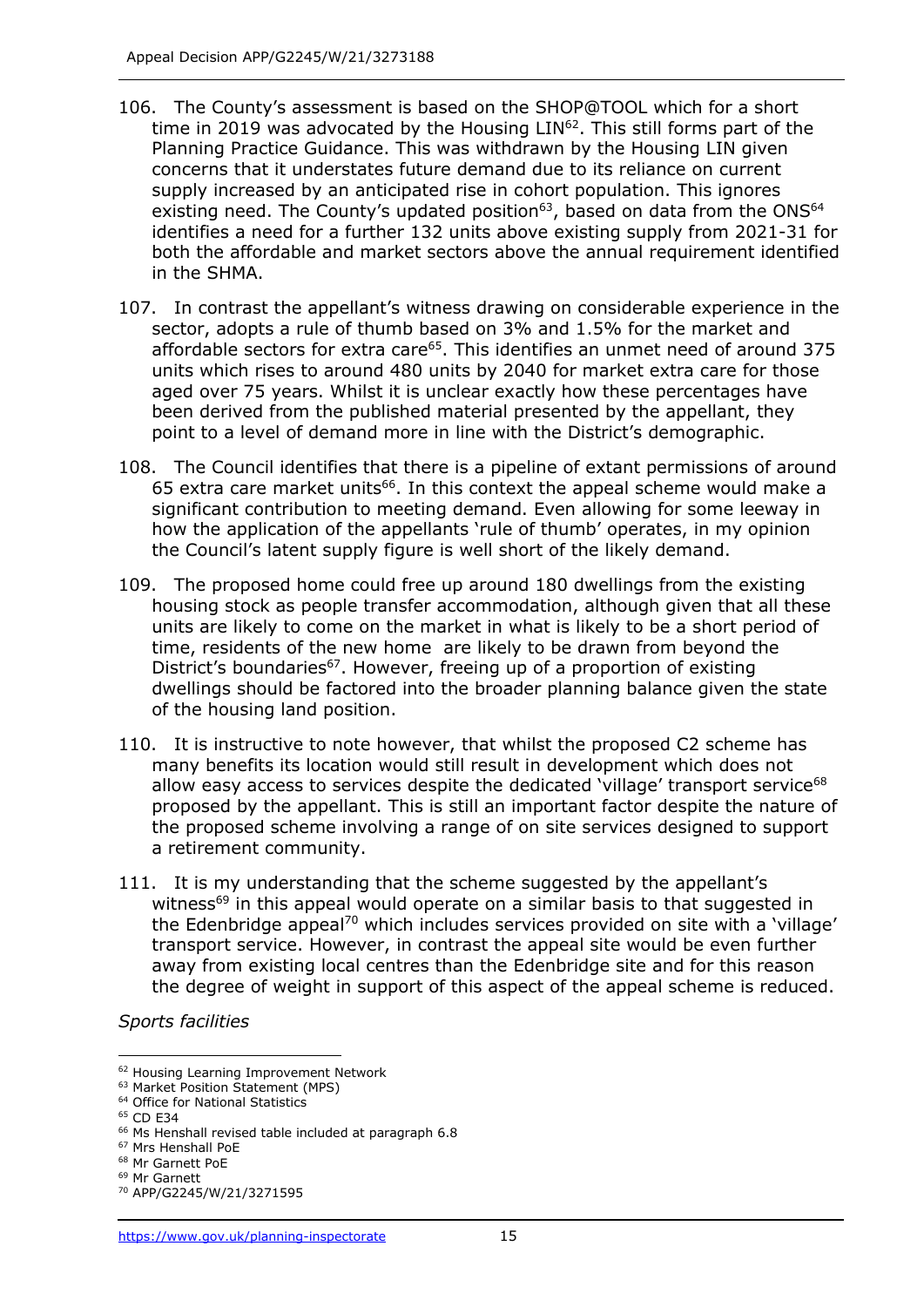- 112. The appeal scheme would provide additional facilities for Sevenoaks Hockey and Rugby clubs.
- 113. Both clubs are thriving. The Hockey Club has 1,000 playing members, 11 Men's teams, 8 Women's teams and over 700 junior members coached by over 100 coaches. The Rugby Club has 5 adult teams, 5 academy squads and 7 mini and junior squads. Both clubs have outgrown their respective facilities with waiting lists for membership. The proposed facilities would allow expansion of their current offer to better cater for their present needs and future demand. For example, the Hockey Club has aspirations to become a 'centre of excellence' and the Rugby club to develop wheelchair rugby.
- 114. With growing membership, facilities for both clubs are at breaking point. The Hockey Club has a club house shared with a local cricket club, located away from its pitches on Holly Bush Lane in Sevenoaks. The clubhouse lacks adequate shower, changing facilities and floodlighting and the club uses pitches located at other locations in the District. Holly Bush Lane does not have sufficient parking to accommodate demand.
- 115. The Rugby Club presents a similar picture with its club house located at Knole Paddock with 3 full size pitches of which one half of one pitch is floodlit. The club has to use facilities in local schools to accommodate existing demand.
- 116. The appeal scheme includes 4 England Hockey standard artificial grass pitches (AGP) including a Category 1 pitch, and with artificial lighting for 3 of them. There would be 2 RFU $^{71}$  size compliant pitches of which one would be grassed and one AGP, 2no. junior sized pitches which would be shared with the proposed primary school. Two club houses of 4,000 sq.ft. and 2,500 sq.ft are proposed for the hockey and rugby clubs respectively. Each club house would be served by 100 parking spaces.
- 117. I heard from representatives of both clubs during the Inquiry who confirmed the importance of the proposed scheme to meet the growing unmet demand for each sport. The advantages of new facilities is identified by the appellant's Needs Assessments<sup>72</sup> for each sport.
- 118. Both local and national policy recognises the importance of sport and recreation to support health and well being<sup>73</sup>. These benefits are consistent with Sport England's<sup>74</sup> drive to increase participation. There is no dispute between the parties on the importance for young people of recreational opportunities in terms of improving their mental and physical well being and combatting anti-social behaviour. In these circumstances the provision of new facilities at no capital cost to each club would be significant and would allow each of them to increase revenue.
- 119. The Council's Playing Pitch Strategy (PPS) $75$  identifies that there will be continued demand for both sports in the Sevenoaks area to the extent that the shortage of pitch provision would be exacerbated. However instead of seeking additional pitches as the only solution, the strategy identifies that existing capacity issues could be better addressed through both improved drainage and

<sup>&</sup>lt;sup>71</sup> Rugby Football Union

<sup>72</sup> CD B83

<sup>&</sup>lt;sup>73</sup> Paragraph 98 of the Framework and CS Key Issues and Policy 5.6

<sup>74</sup> Planning for Sport Guidance 2019

<sup>75</sup> Paragraph 5.8.2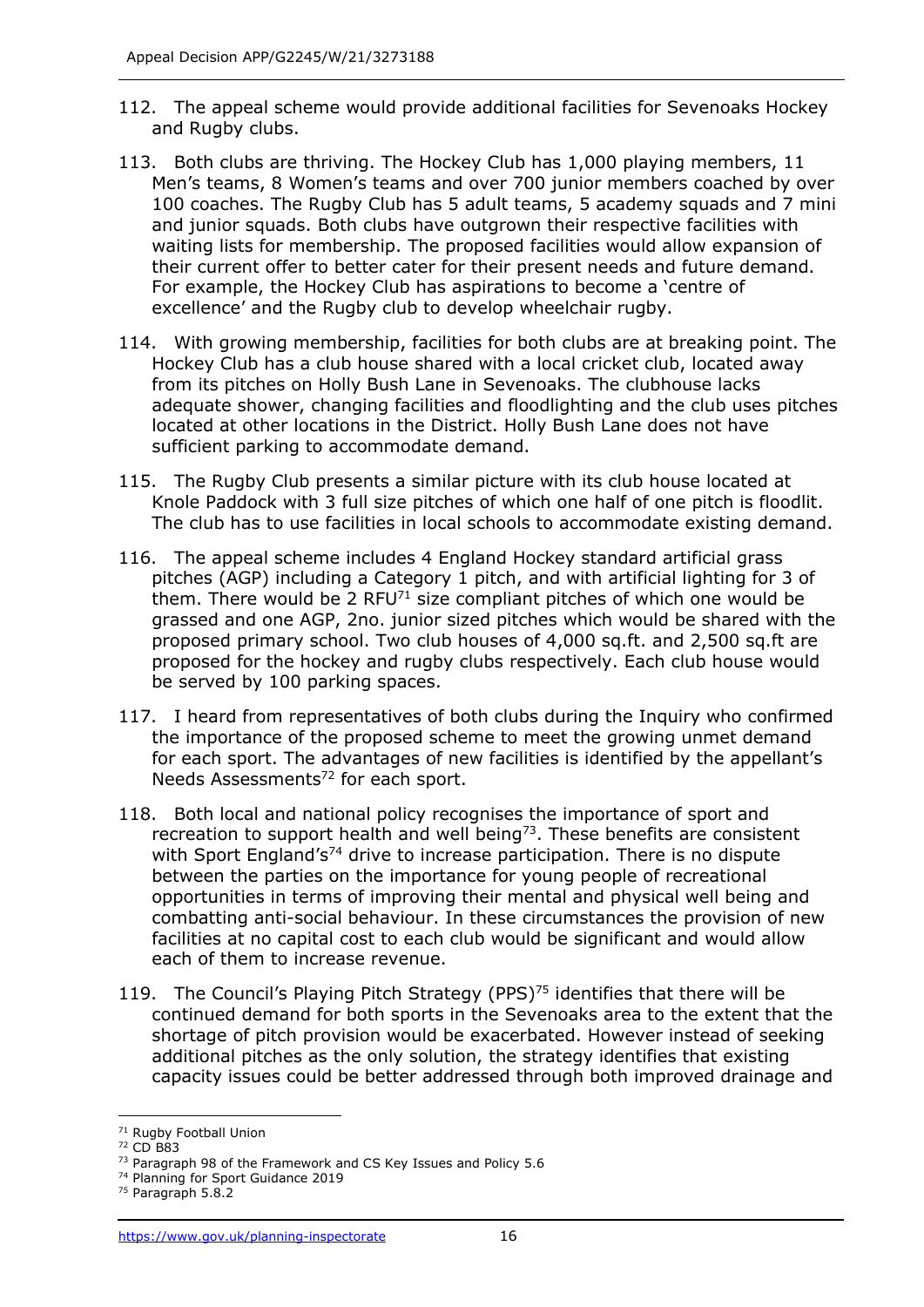maintenance. The Council considers that the demand for new facilities is in the Sevenoaks area and not in the north west of the District where the appeal site lies.

- 120. Despite these findings, I do not entirely accept the Council's case. Both clubs rely on pitches in a number of locations around the District with club houses divorced from pitches located around the District. For this reason, if only existing pitches were improved, operations would continue in only a marginally improved situation when compared to existing. Provision would continue to frustrate the ambitions of each club to deliver on their plans which are consistent with the Government's drive to improve 'well being'.
- 121. Set against these advantages are a number of issues which lead me to question the extent to which the scheme would fully address the needs of each club. Both would continue to operate on several sites around the District. For example, the existing Rugby club house would be retained for the first team on its existing site. Furthermore, the appeal scheme would not result in improvements to existing facilities.
- 122. The draw of each club extends beyond the District boundary<sup>76</sup> and at weekends the attraction of private transport is likely to appeal, given that roads would be likely to be less congested compared to rail travel. The TA does not include the numbers of traffic movements for those times when the 2 clubs would experience greatest demand, for example, at weekends and in the evenings. At these times car dependency would be likely to be high given that increased participation will arise in part from school age children who require chaperoning by parents. For this reason, the site's location close to Knockholt rail station is unlikely to be as attractive as the appellant states for parents and children who are more likely to use private transport.
- 123. The purported advantages arising from the co-location of the 2 clubs on a single site is undermined by the fact that one club house would have had less spatial impact. I am not convinced by the appellants arguments why this would not be possible<sup>77</sup>. The opportunities for car sharing are overstated by the appellant.
- 124. I recognise, however, that the provision of both hockey and rugby pitches in this location would be of considerable benefit to both clubs and in turn, through the community use obligation included in the S106 agreement to the health and well being of the wider community. The measures identified by the Council regarding improved management and drainage for the supply of existing pitches in the District would be insufficient to address the demand being experienced by both clubs.

## *Education*

- 125. The appeal scheme includes a single form entry primary school given the anticipated child yield of around 224 children from 800 dwellings. It is agreed between the parties that the school is only required to service the proposed development.
- 126. The appellants have included within the primary school site, Specialist Resource Provision (SRP) to partly address the significant growth in the last 5

<sup>76</sup> Mr McColgan PoE

<sup>77</sup> Mr Burley XX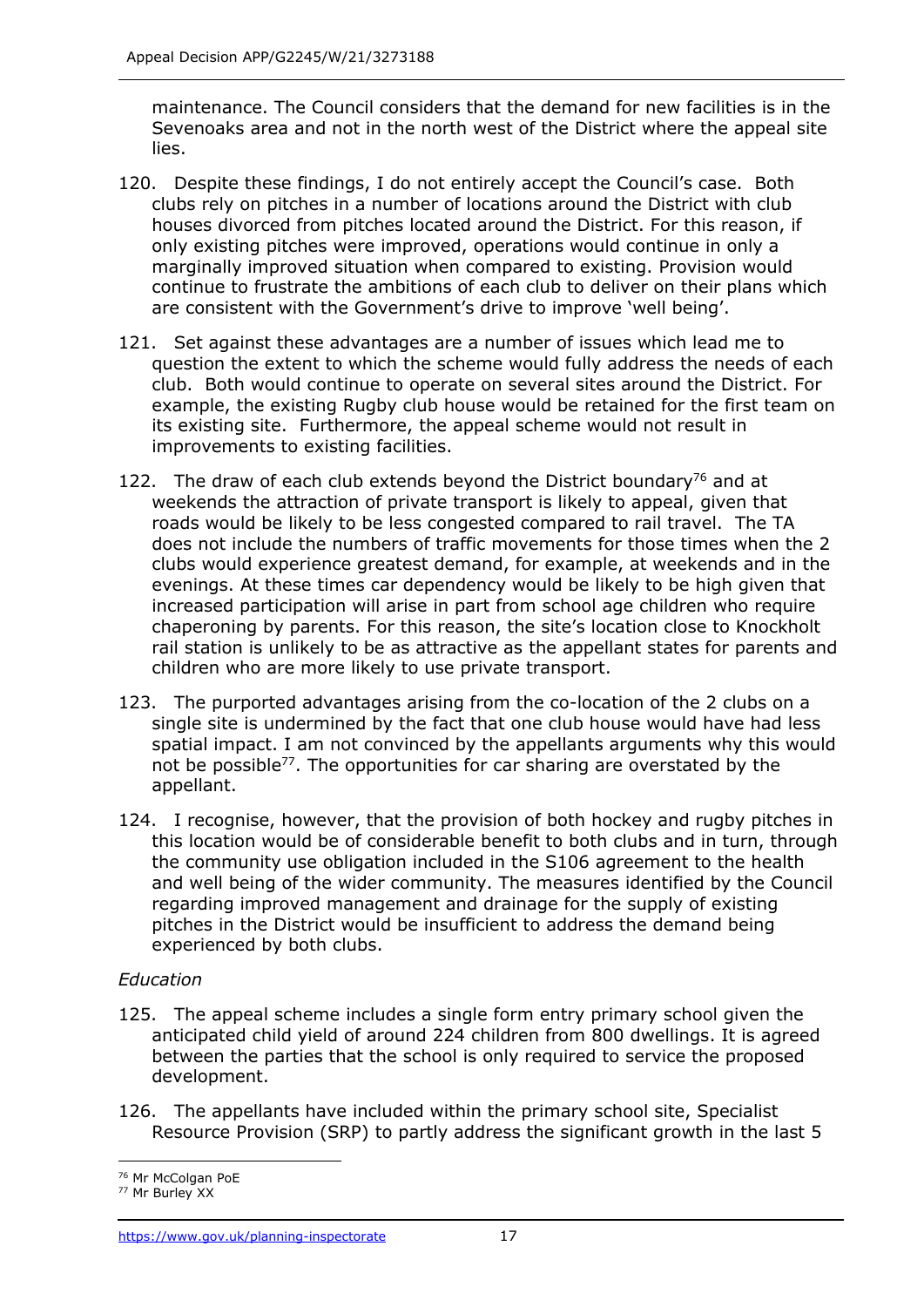years across the County of children with Education, Health and Care Plans (EHCP) and in particular of children identified with the autistic spectrum condition (ASP). Around 31% of EHCPs for ASP across the County concern children within the 5-10yrs age group. The proposed ASP would allow a dedicated resource co-located within the setting of a mainstream school to prevent children with the condition being isolated which would in turn support their integration into school life.

127. Over the next 5 years the Education Authority estimates that demand for such units will increase by around 78% from 35 to 62 pupils within Sevenoaks District. Presently, there is no provision although it is understood that some schools plan to develop such units. However, there was an absence of clarity on this point from both the County and Council and no clear understanding of which schools would be able to accommodate the SRPs and in what timeline. The commitment within the appeal scheme to provide a units is of significant benefit.

## *The business hub*

- 128. The appeal scheme includes a small business centre for starter units located on the north east edge of the site, accessed from London Road.
- 129. The withdrawn Local Plan identified the need for additional employment uses across the District and included 3 potential sites all of which lie in the Green Belt.
- 130. This further emphasises a point made earlier that for the Council to adequately address future growth there may have to be selective release of Green Belt land. I am satisfied that the proposed site would be well located close to the station and the local road network and for these reasons could be developed to accommodate small starter units.

# **Planning Obligations**

- 131. The appeal includes completed bi-lateral and tri lateral S106 agreements. These differ to the extent to which obligations would be met either through developer contributions or through the CIL. Both the County and the District Councils included CIL compliance schedules identifying how each obligation is in accordance with adopted policy and the Regulations. The main provisions are outlined below.
- 132. The S106 agreements cover the transfer of land to the County Council, contributions for the development of the primary school and the provision of places, the cost of land transfer for secondary education at another site in the District. Other provisions address community learning, libraries, social care and waste disposal.
- 133. The S106 agreement covers the transfer of land to the sports clubs and the redevelopment of the club houses, facilities and parking areas.
- 134. Other matters include the provision of affordable housing, station improvements, measures to support active travel and the establishment of a Management Company for the open space, car club, a Travel plan, marketing of the commercial centre and measures around the operation of the 'retirement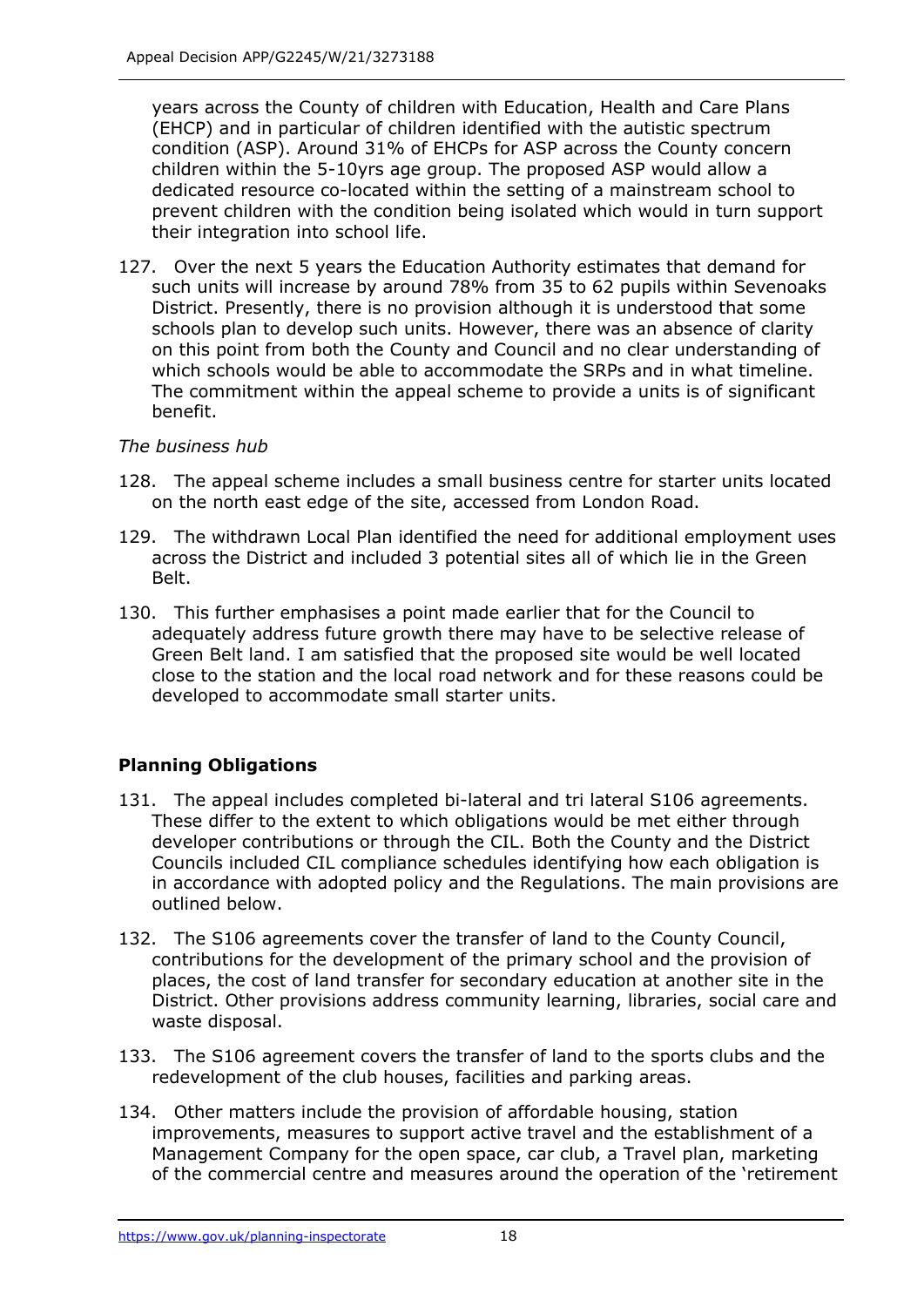village'. Finally, as the scheme involves the loss of an existing sports facility, the appellant has agreed a contribution of £970k in line with Sport England's metric towards community sports projects which I understand, could be directed to the redevelopment of the Swanley leisure centre.

135. As I am dismissing this appeal, I do not have to consider these agreements in any greater detail.

## **Whether very special circumstances exist**

- 136. Both parties agree that the proposed scheme amounts to inappropriate development in the Green Belt as stated at Paragraph 149 of the Framework. I agree with that position. National policy is clear, inappropriate development is, by definition, harmful to the Green Belt and should not be approved except in very special circumstances. Substantial weight should be given to any harm to the Green Belt and very special circumstances will not exist unless the potential harm to the Green Belt by reason of inappropriateness, and any other harm, is clearly outweighed by other considerations.
- 137. The appellant cites a range of matters which they consider represent the very special circumstances to warrant an exception to normal policy in this regard. Whilst the appellant's case is represented by weighing every aspect of the proposed scheme with finely balanced nuance<sup>78</sup>, the Courts have made clear that a mathematical exercise is not required. Rather a single exercise of judgement is required to assess whether the very special circumstances exist to warrant the grant of planning permission.
- 138. This is a large residential led, mixed use scheme with a location primarily determined by its proximity to an existing rail station. The proposed scheme would partly address the severe under supply of housing land and contribute to the stock of market and affordable housing in the District.
- 139. There is a need for both C2 housing and self-build and custom built housing included in the scheme to address existing under supply and future demand. The C2 accommodation would address the growing demand from the District's ageing population. Given the size of the scheme, the primary school would be an essential component but the inclusion of the SRP would be of particular benefit to the District. The employment area is modest in scale but could in part serve the development and address future demand for such space.
- 140. To my mind the inclusion of the 2 sports clubs would support health and well being. However, the proposed pitches and club house would serve only to exacerbate some of the club's existing problems such as their operation across a range of sites within the District. The large number of parking spaces proposed belies the lack of sustainable travel options as required by the Framework for this use.
- 141. I acknowledge that the appeal scheme would result in a net gain in biodiversity of around 11%; this would be significantly higher than current requirements.

<sup>78</sup> PoE of Mr Burley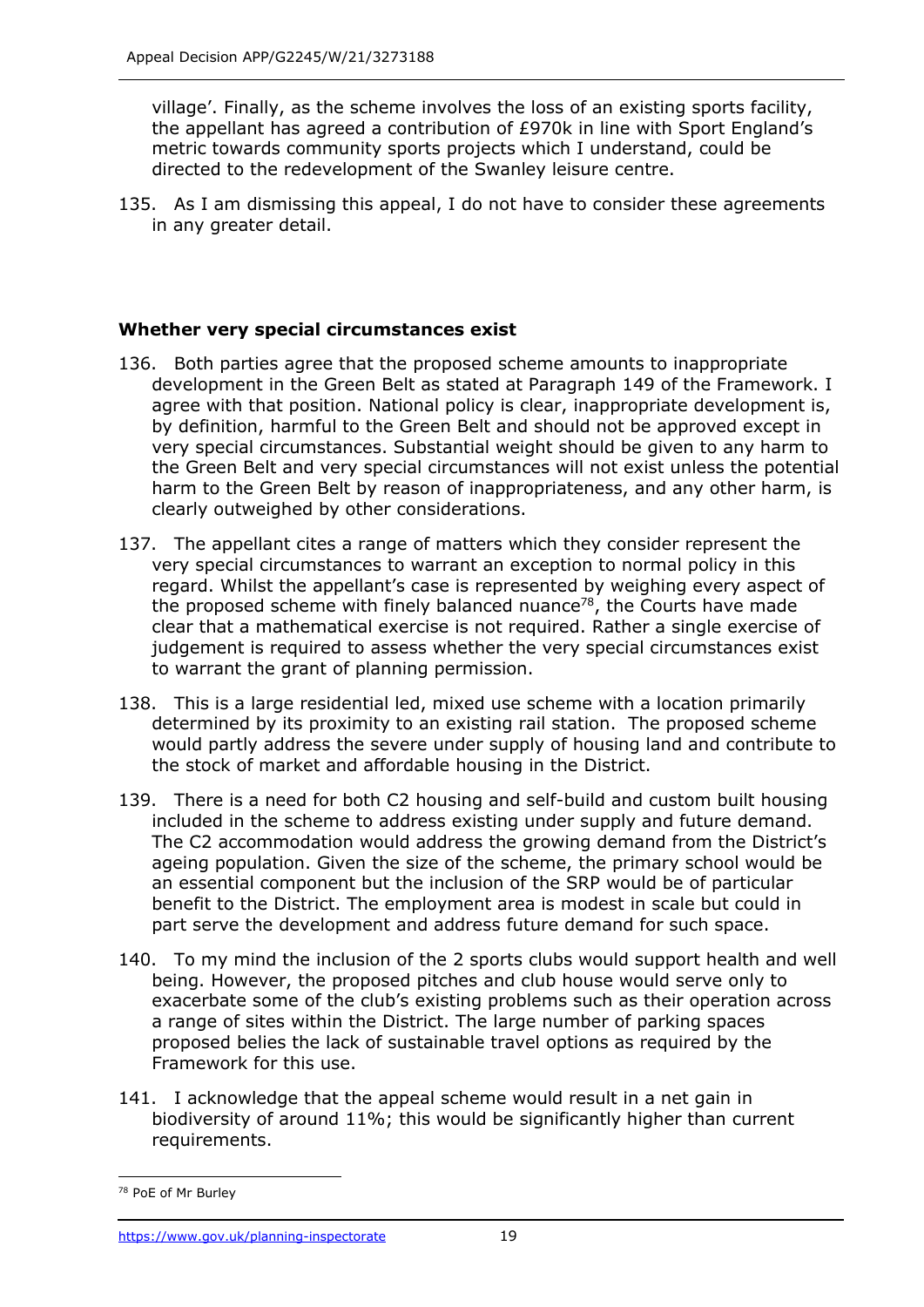- 142. However, these benefits have to be balanced against the harms which would arise from the scheme. These undermine the appellants arguments in favour and relate to the principle of a major scheme located away from existing settlements and its adverse impact on the essential purposes of the Green Belt.
- 143. Although there is no definition of 'openness' within the Framework, the Guidance<sup>79</sup>, refers to assessments of openness being informed through consideration of spatial and volumetric aspects, the duration of the development and the degree of activity likely to be generated. Whilst only a suggested framework it is a useful guide given the issues involved in this appeal.
- 144. The scale of proposed development involving 30ha is significant. The appellant in cross examination acknowledged that alone the provision of housing is not in itself an argument that overcomes the harm to the Green Belt $80$ . The site's location is critical given how it would morph the settlement pattern in this location. The separation distances so carefully calibrated by the appellant would be insufficient to prevent the strategic significance of the Green Belt being undermined in this area.
- 145. The scale and massing of the development suggested by the parameter plans, involving heights of up to 15m and 22m on the highest part of the site, would be visible from surrounding areas, particularly from the north including from receptor points within the North Downs AONB. These impacts would be particularly intrusive. Other harms would arise from the scale of the sports hub; this would be intensively developed and there is insufficient mitigation included in the scheme to overcome the resultant landscape harm.
- 146. Other harms to openness would arise from the amount of traffic and domestic activity associated with around 2,300 people which would occur across the site. Given its location within walking distance of the station modal choice would be provided for commuters to London. However, a typical household makes many other trips for shopping, leisure and to access essential services. These services and facilities lie beyond the site and private transport would be the more convenient option even accounting for the new investment included in the S106 agreement and those measures for active travel. The conclusions of the TA in respect of dependence on private transport are telling in this regard.
- 147. Although the Council accepts that the release of Green Belt land will be necessary to fulfil its housing land requirements and has in fact already made some decisions in this regard, the appeal scheme conflicts with both its Green Belt and settlement policies which require that new development is located in existing settlements where services are located.
- 148. I find that the other considerations including the recent HDT score, in this case do not clearly outweigh the harm that I have identified. Consequently, the very special circumstances necessary to justify development do not exist.

<sup>79</sup> Planning Practice Guidance 001 reference ID:64-001-020190722

<sup>80</sup> Mr Burley XX Mr de Feu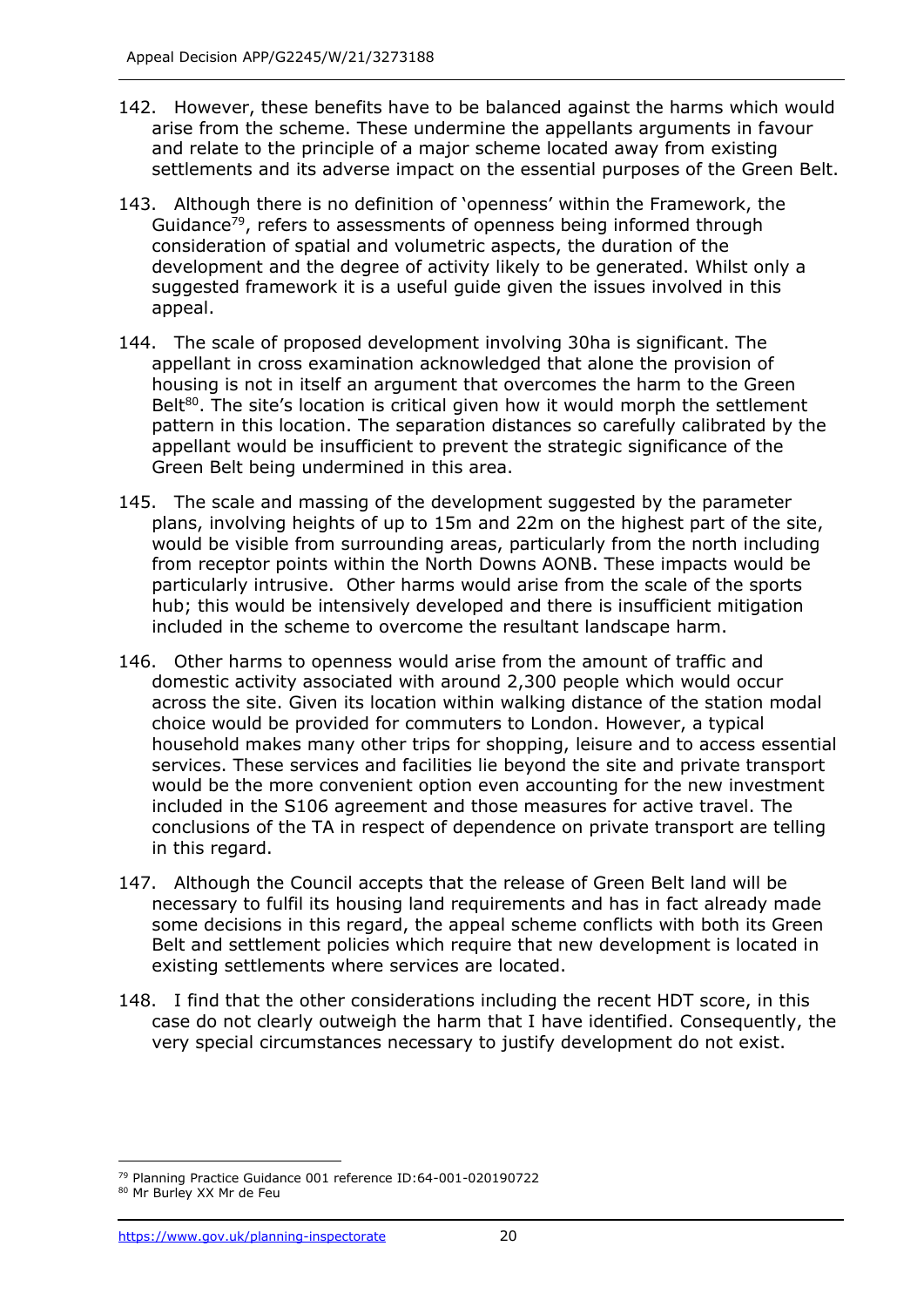# **Planning balance and Conclusions**

- 149. Both parties recognise that there is a severe deficit of housing land as required by the Framework. These circumstances, together with the age of the most important policies deems that they are out of date. The tilted balance is not invoked, however, because the Framework at Paragraph 11d(i) and footnote 7 protects both areas and assets of particular importance, which include the Green Belt, and provides a clear reason to dismiss the appeal.
- 150. The fact that policies have to be considered as out of date does not mean that they carry no weight. To carry weight policies must be consistent with the Framework, as explained in Paragraph 219, which amongst other things, states that the closer that local policies are to policies in the Framework, the greater weight that may be given to them. As such it is perfectly possible for policies which are deemed out of date for reason of an inadequate land supply to still carry significant weight.
- 151. Policy L01 still carries significant weight as it is predicated on the principles underpinning the Framework in seeking to direct new development to sites in line with the hierarchy of existing settlements in the District. The fact that it was predicated on a smaller housing target does not undermine its importance in this regard. For this reason, I accord the degree of conflict between the appeal scheme and the policy substantial weight.
- 152. Policy L08 seeks to protect the Green Belt and AONB from new development. These aspects are in line with the Framework although it seeks to go beyond Paragraph 174 in seeking to protect the countryside for its own sake. Whilst these aspects of the policy are only partially consistent with the Framework those regarding the Green Belt are. For this reason, I accord the degree of conflict between the appeal scheme and the policy significant weight.
- 153. The scheme would have many benefits. These would include market and affordable housing which would in part address the Council's housing land supply position and affordability. The proposed C2 accommodation would cater for the District's ageing population. The inclusion of custom and self build housing would accord with local demand. I recognise that the scheme could potentially commence on site within the next 5 years to address these matters.
- 154. Social benefits would include a dedicated education resource in the SRP. Furthermore, the sports hub would address to some degree the issues of sports provision for the rugby and hockey clubs. The money for the local sports centre could also be a social benefit.
- 155. Economic benefits would include the 200 construction jobs available each year during the 8 year build programme together with permanent employment at the care home, retail and employment hub. There would be increased spend in existing local services and shops, arising from the new residents
- 156. Environmental benefits include biodiversity net gain. This would be achieved through the range of planting schemes to create habitats and through ecological management. However, there would be adverse impacts from the scale of the development arising from its visual impacts from Stonehouse Lane and to the north.
- 157. However, set against these benefits would be harms to the Green Belt including definitional harm, harm to its essential purposes and harm to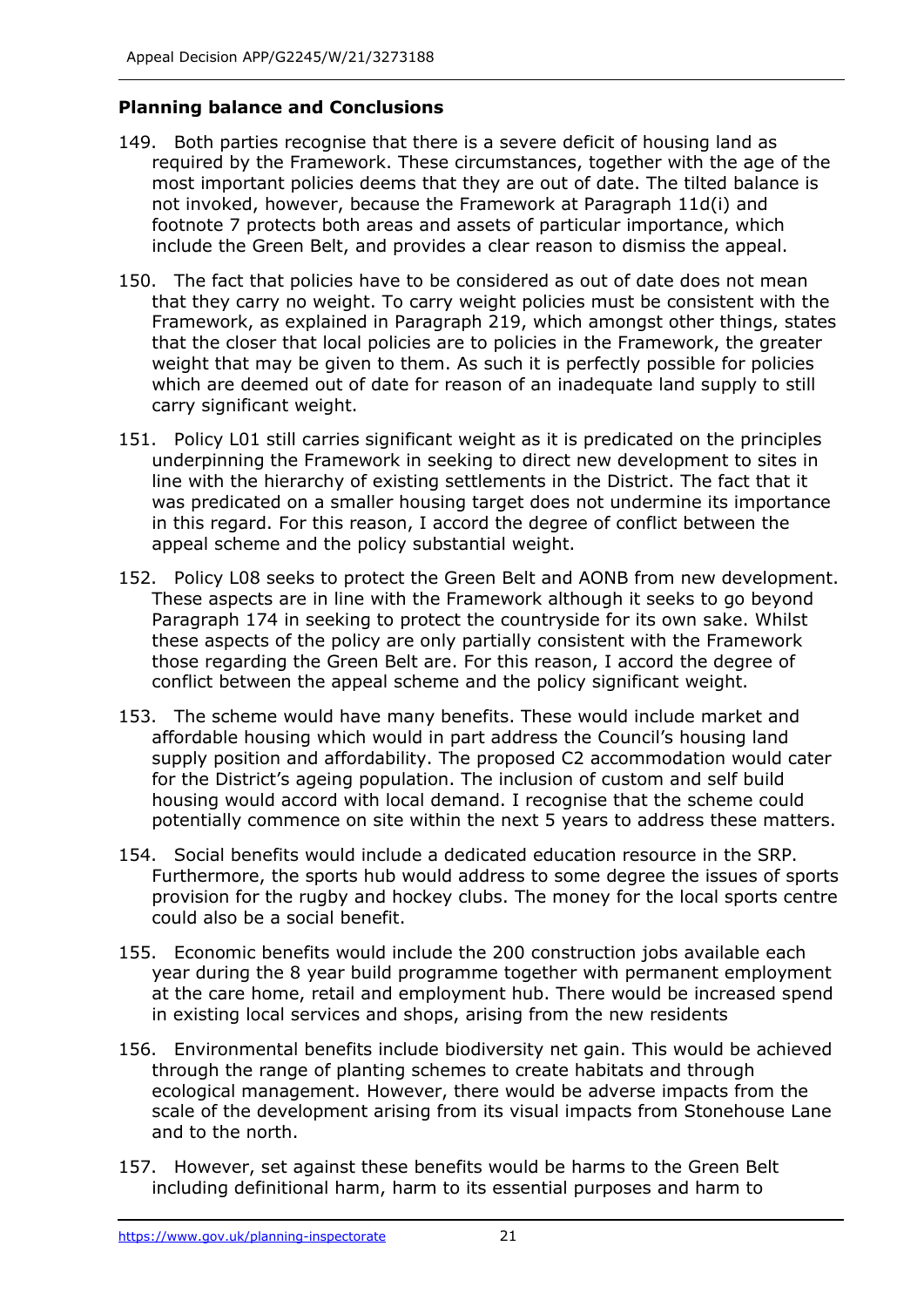openness arising from the proposed scheme. These would result in conflict with the development plan and with Paragraphs 138 a) and c) of the Framework which aim to check the unrestricted sprawl of large built up areas and assist in safeguarding the countryside from encroachment.

- 158. Furthermore, the scheme would result in a significant rise in traffic movements by private vehicles which would be counter to Paragraph 105 of the Framework. This requires that new development is focussed on locations which are or can be made sustainable through reducing the need to travel. The limited range of services/facilities for such a large number of residents would result in the majority of journeys being made by car. This is despite its location close to Knockholt rail station and the proposed measures included in the S106 agreement.
- 159. Overall, I conclude that the harm caused in this case would significantly and demonstrably outweigh the benefits identified when assessed against the policies in the Framework taken as a whole. As such the proposed development does not benefit from the Framework's presumption in favour of sustainable development.
- 160. Bearing all of the above in mind, there are no material considerations, including the Framework, that would indicate that the decision in this case should be taken otherwise than in accordance with the Development Plan. Accordingly, and having regard to all other matters raised, I conclude that the appeal should be dismissed.

*Stephen Wilkinson*

INSPECTOR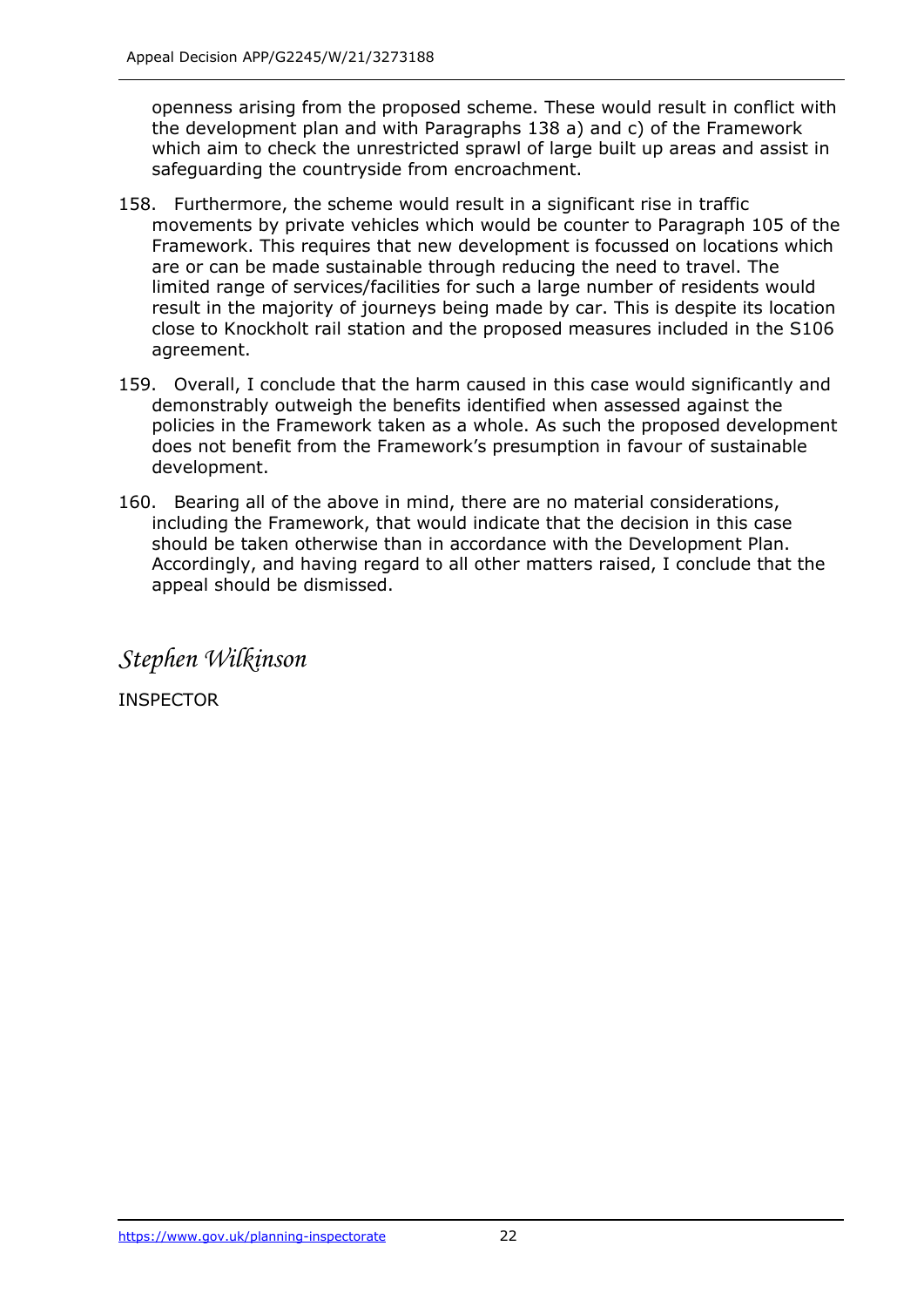# **Documents received during the Inquiry**

| ID <sub>1</sub>  | Appellant openings                                                     |
|------------------|------------------------------------------------------------------------|
| ID <sub>2</sub>  | Council openings                                                       |
| ID <sub>3</sub>  | Rule 6 party openings                                                  |
| ID <sub>4</sub>  | Appeal decisions APP/B1930/W/20/3625925 and<br>3225926                 |
| ID <sub>5</sub>  | Brochure extract on Emerson Park retirement<br>apartments              |
| ID <sub>6</sub>  | E mail of 28 October 2021 from Kent County Council to<br>Montagu Evans |
| ID <sub>7</sub>  | HLIN re SHOP@TOOL note sent by the appellants                          |
| ID <sub>8</sub>  | Revised table re future supply from Ms Henshall's proof                |
|                  | of evidence                                                            |
| ID <sub>9</sub>  | <b>GLVIA 3 extracts</b>                                                |
| $ID$ 10          | Summary of Landscape assessment                                        |
| ID <sub>11</sub> | Securing Developer Contributions for Education -                       |
|                  | Department of Education 2019                                           |
| ID <sub>12</sub> | Inspector's site visit itinerary                                       |
| $ID$ 13          | Representations from interested parties                                |
| ID 14            | Appeal decision APP/G2245/W/21/3271595                                 |
| ID 15            | Completed Statement of Common Ground 3 November<br>2021                |
| $ID$ 16          | Broke Hill local plan submission                                       |
| ID 17            | KCC compliance schedule                                                |
| ID 18            | Suggested planning condition re ecological surveys                     |
| ID 19            | <b>Council Closings</b>                                                |
| ID 20            | R6 Closing Statement                                                   |
| $ID$ 21 $\vert$  | Appellant Closing statement                                            |
| ID 22            | Section 106 Agreement                                                  |
|                  |                                                                        |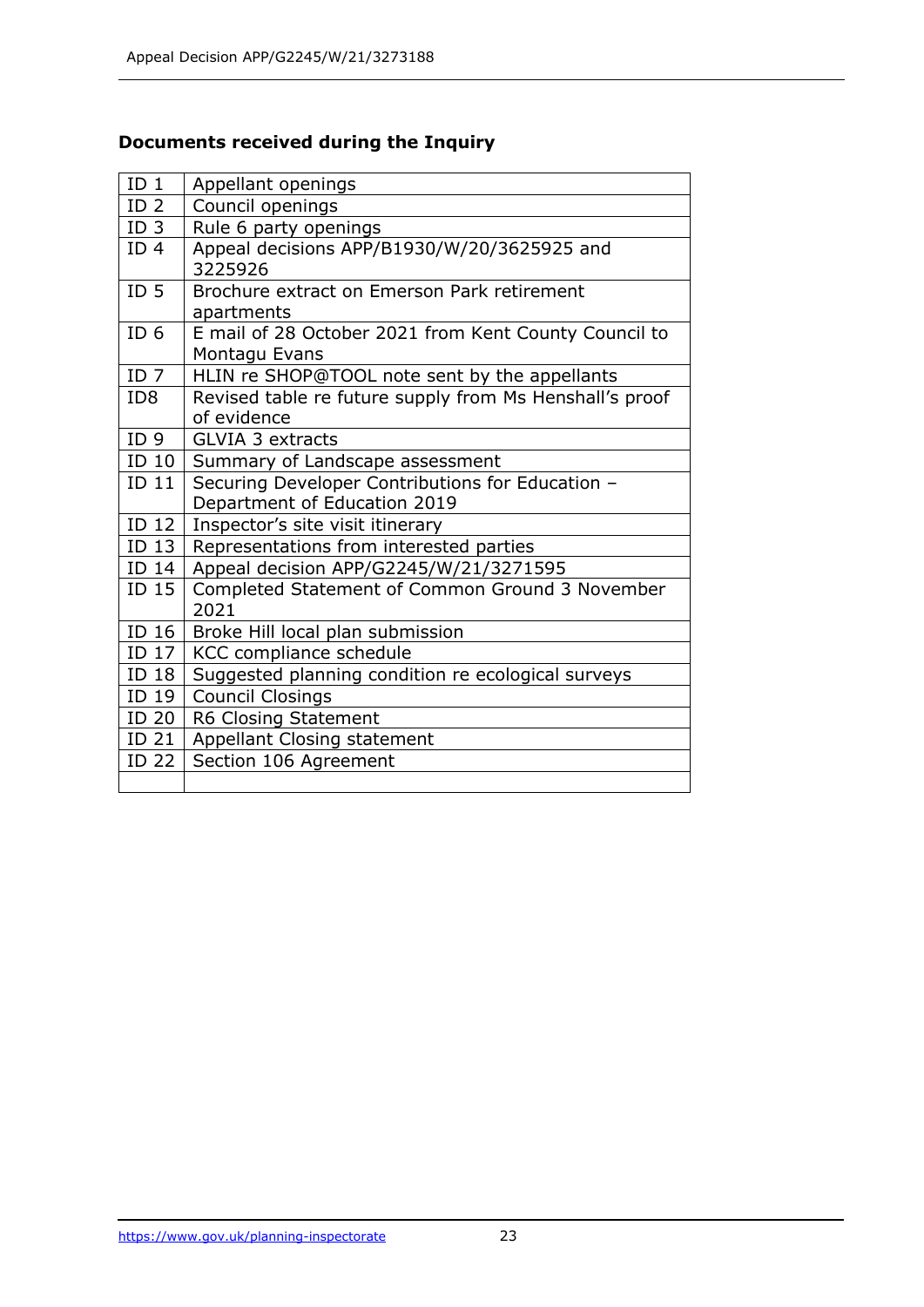## **APPEARANCES**

#### FOR THE LOCAL PLANNING AUTHORITY:

| Of Counsel                                      |
|-------------------------------------------------|
|                                                 |
| Development Manager                             |
| Senior Planning Officer, Policy                 |
| Planning Policy Team Leader                     |
| Landscape Architect, Huskisson Brown Associates |
|                                                 |

#### FOR THE APPELLANT:

| Zack Simons                           | Of Counsel                                                      |
|---------------------------------------|-----------------------------------------------------------------|
| He called:                            |                                                                 |
| David Williams                        | David Williams, Landscape Consultancy Ltd                       |
| Gary Heard                            | Director of Transport Planning, Stantec UK Ltd                  |
| Nigel J. W. Appleton                  | <b>Executive Chairman of Contact Consulting</b><br>(Oxford) Ltd |
| <b>Stuart Garnett</b>                 | Land and Planning Director for Inspired Villages                |
| Iain Johncock                         | Senior Associated at the Learning Crowd                         |
| Paul McColgan                         | Director of Iceni Projects                                      |
| Professor Paul Cheshire<br><b>CBE</b> | London School of Economics                                      |
| Paul Burley                           | Partner at Montagu Evans LLP                                    |
| Donna Mattfield                       | Solicitor, Knights                                              |

#### FOR THE COUNTY COUNCIL:

| Graeme Keen  | Of Counsel |
|--------------|------------|
| He called    |            |
| Sarah Bonsor |            |
| Richard Kidd |            |

FOR THE RULE 6 PARTY: Halstead Parish Council and Green Belt Futures Group

| Of Counsel         |
|--------------------|
|                    |
| <b>Motion Cons</b> |
| Robinson Es        |
|                    |

**Motion Consultants** Robinson Escott Planning LLP

#### INTERESTED PERSONS:

Laura Trott MBE MP (representations presented by Cllr Peel) John Escott **Resident** Richard Bennett Resident